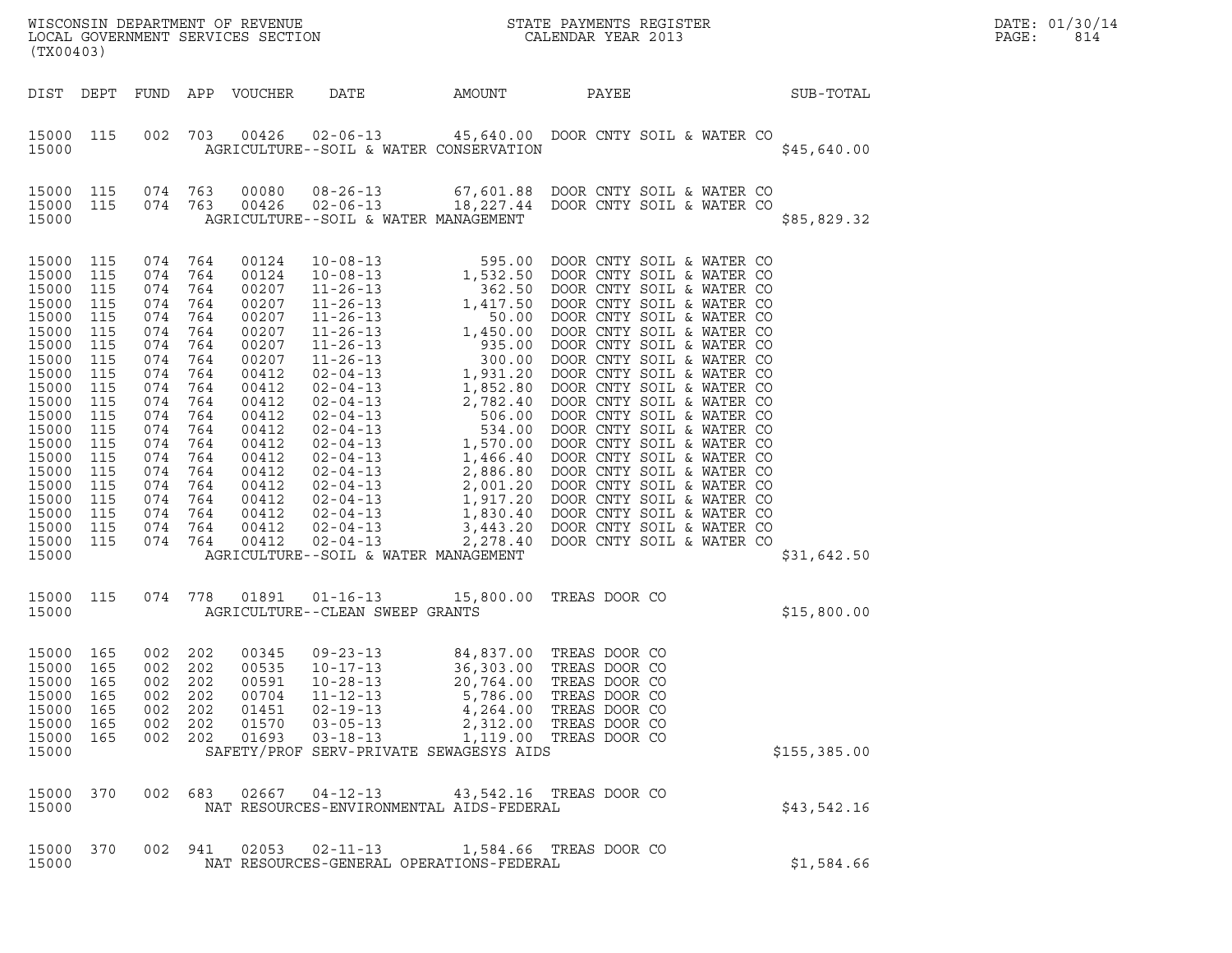| DATE: | 01/30/14 |
|-------|----------|
| PAGE: | 815      |

| (TX00403)                                    |           |         |         |                                 |                                                         |                                         |                                                                                                                                                                                     |              | DATE: 01/30/14<br>PAGE:<br>815 |
|----------------------------------------------|-----------|---------|---------|---------------------------------|---------------------------------------------------------|-----------------------------------------|-------------------------------------------------------------------------------------------------------------------------------------------------------------------------------------|--------------|--------------------------------|
|                                              |           |         |         | DIST DEPT FUND APP VOUCHER DATE |                                                         |                                         |                                                                                                                                                                                     |              |                                |
| 15000 370<br>15000 370<br>15000              |           |         |         |                                 | NAT RESOURCES--BOAT PATROL                              |                                         | 012 381 00001 07-26-13 1.62 TREAS DOOR CO<br>012 381 00517 03-26-13 3,141.11 TREAS DOOR CO                                                                                          | \$3,142.73   |                                |
| 15000 370<br>15000                           |           |         |         |                                 | NAT RESOURCES--WILDLIFE DAMAGE                          |                                         | 012 549 00138 03-19-13 2,365.00 DOOR CNTY SOIL & WATER CO                                                                                                                           | \$2,365.00   |                                |
| 15000 370<br>15000 370<br>15000              |           | 012 550 |         |                                 |                                                         | NAT RESOURCES--BOATING ENFORCEMENT AIDS | 012 550 00001 07-26-13 5.61 TREAS DOOR CO<br>012 550 00517 03-26-13 10,883.94 TREAS DOOR CO                                                                                         | \$10,889.55  |                                |
| 15000 370<br>15000                           |           |         |         |                                 |                                                         | NAT RESOURCES--SNOWMOBILE ENFORCEMENT   | 012 552 00131 09-24-13 6,055.03 TREAS DOOR CO                                                                                                                                       | \$6,055.03   |                                |
| 15000 370<br>15000 370<br>15000 370<br>15000 |           |         |         |                                 |                                                         | NAT RESOURCES--WILDLIFE DAMAGE CLAIMS   | 012 553 00138 03-19-13 3,797.72 DOOR CNTY SOIL & WATER CO<br>012 553 00138 03-19-13 9,632.08 DOOR CNTY SOIL & WATER CO<br>012 553 00235 06-14-13 2,761.40 DOOR CNTY SOIL & WATER CO | \$16, 191.20 |                                |
| 15000 370<br>15000                           |           |         |         |                                 | NAT RESOURCES--SNOWMOBILE TRAIL AIDS                    |                                         | 012 574 01266 12-26-13 26,725.00 TREAS DOOR CO                                                                                                                                      | \$26,725.00  |                                |
| 15000 370<br>15000                           |           |         |         |                                 | NAT RESOURCES--SNOWMOBILE TRAIL AIDS                    |                                         | 012 575 01283 12-26-13 26,725.00 TREAS DOOR CO                                                                                                                                      | \$26,725.00  |                                |
| 15000 370<br>15000                           |           |         |         |                                 | NAT RESOURCES--PMT IN LIEU OF TAXES                     |                                         | 012 584 00031 09-03-13 2,114.00 TREAS DOOR CO                                                                                                                                       | \$2,114.00   |                                |
| 15000                                        | 15000 370 |         |         |                                 |                                                         | NAT RESOURCES--LAKES MANAGEMENT GRANTS  | 012 663 01789 01-14-13 2,500.00 TREAS DOOR CNTY                                                                                                                                     | \$2,500.00   |                                |
| 15000<br>15000                               | 370       |         | 074 670 |                                 | $40459$ $05-20-13$<br>NAT RESOURCES--RU RECYCLING GRANT |                                         | 79,202.61 TREAS DOOR CO                                                                                                                                                             | \$79,202.61  |                                |
| 15000<br>15000                               | 370       |         | 074 673 | 40459                           | $05 - 20 - 13$<br>NAT RESOURCES--RU CONSOLIDATED GRANT  |                                         | 7,306.04 TREAS DOOR CO                                                                                                                                                              | \$7,306.04   |                                |
| 15000<br>15000                               | 370       |         | 095 512 | 02052                           | $02 - 11 - 13$<br>NAT RESOURCES--STEWARDSHIP 2000       |                                         | 15,425.00 TREAS DOOR CO                                                                                                                                                             | \$15,425.00  |                                |
| 15000 395                                    |           |         | 011 177 | 00013                           | $12 - 30 - 13$                                          |                                         | 33,593.00 COUNTY OF DOOR                                                                                                                                                            |              |                                |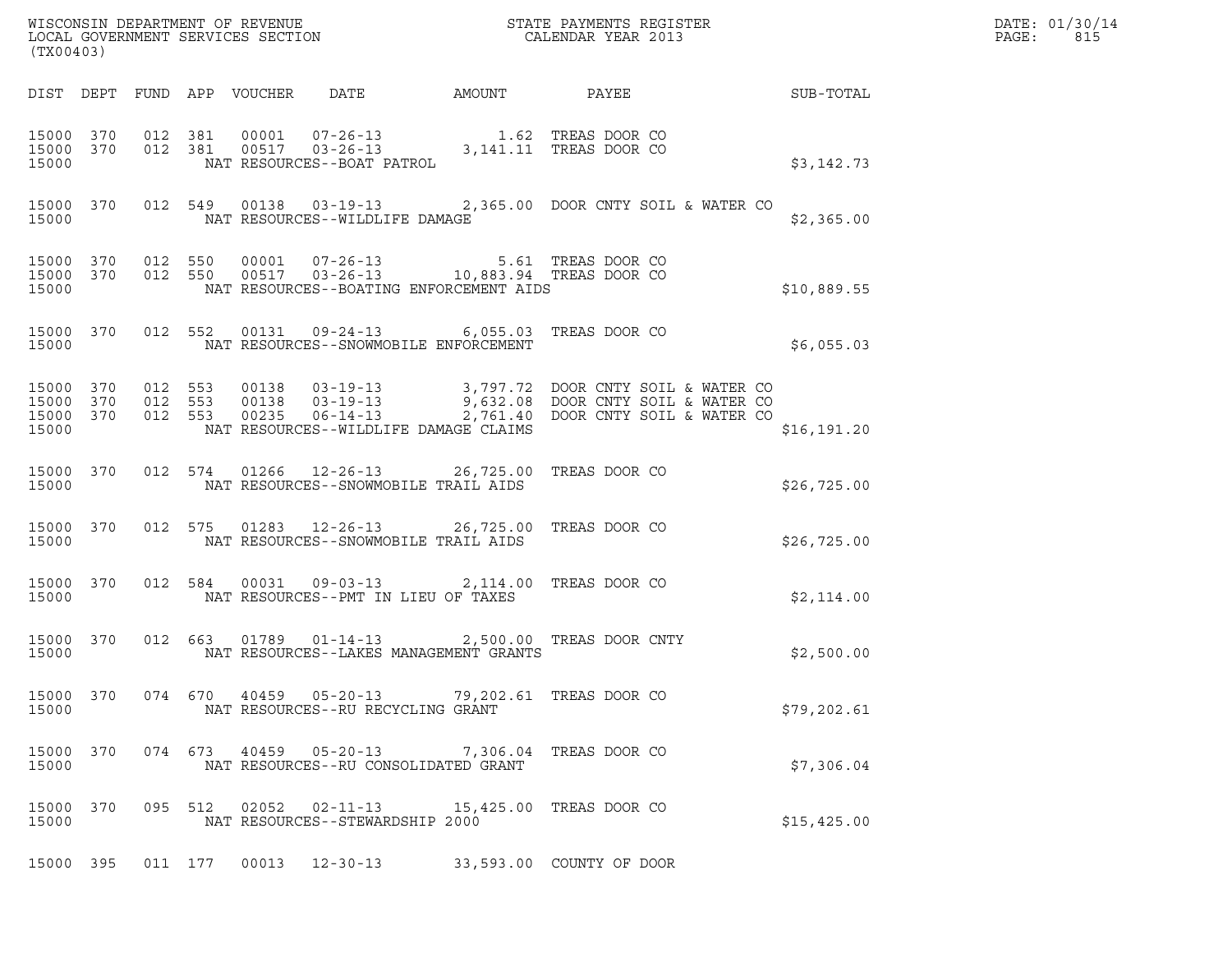| WISCONSIN DEPARTMENT OF REVENUE<br>LOCAL GOVERNMENT SERVICES SECTION<br>(TX00403) | STATE PAYMENTS REGISTER<br>CALENDAR YEAR 2013 | DATE: 01/30/14<br>PAGE:<br>816 |
|-----------------------------------------------------------------------------------|-----------------------------------------------|--------------------------------|

| (TX00403)                                                                                                                                                                                                                                                                                                        |                                                                                                                                                                                                                                                                                                                                                                                                                                                                                           |                                                                                                                                                                                                                                                                                                                               |                |
|------------------------------------------------------------------------------------------------------------------------------------------------------------------------------------------------------------------------------------------------------------------------------------------------------------------|-------------------------------------------------------------------------------------------------------------------------------------------------------------------------------------------------------------------------------------------------------------------------------------------------------------------------------------------------------------------------------------------------------------------------------------------------------------------------------------------|-------------------------------------------------------------------------------------------------------------------------------------------------------------------------------------------------------------------------------------------------------------------------------------------------------------------------------|----------------|
| DIST<br>DEPT<br>FUND APP                                                                                                                                                                                                                                                                                         | <b>VOUCHER</b><br>DATE                                                                                                                                                                                                                                                                                                                                                                                                                                                                    | AMOUNT<br>PAYEE                                                                                                                                                                                                                                                                                                               | SUB-TOTAL      |
| 15000<br>395<br>011<br>011<br>15000<br>395<br>15000<br>395<br>011<br>15000                                                                                                                                                                                                                                       | 177<br>80013<br>$06 - 14 - 13$<br>177<br>88013<br>$07 - 08 - 13$<br>177<br>92013<br>$09 - 30 - 13$<br>TRANSPORTATION--TRANSIT AID                                                                                                                                                                                                                                                                                                                                                         | 55,988.00<br>COUNTY OF DOOR<br>55,988.00<br>COUNTY OF DOOR<br>COUNTY OF DOOR<br>55,988.00                                                                                                                                                                                                                                     | \$201,557.00   |
| 15000<br>395<br>011<br>15000<br>395<br>011<br>15000<br>395<br>011<br>15000<br>395<br>011<br>15000                                                                                                                                                                                                                | 182<br>63026<br>$01 - 28 - 13$<br>182<br>72594<br>$04 - 24 - 13$<br>182<br>84923<br>$08 - 21 - 13$<br>182<br>$11 - 13 - 13$<br>94099<br>TRANSPORTATION--TRANSIT AIDS-FEDERAL                                                                                                                                                                                                                                                                                                              | 49,824.00<br>DOOR CO<br>107,732.00<br>DOOR CO<br>143, 314.00<br>DOOR CO<br>85,922.00<br>DOOR CO                                                                                                                                                                                                                               | \$386,792.00   |
| 15000<br>395<br>011<br>15000<br>395<br>011<br>15000                                                                                                                                                                                                                                                              | 77640<br>$06 - 17 - 13$<br>185<br>185<br>$11 - 12 - 13$<br>93702<br>TRANSPORTATION--HIGHWAY SAFETY-FEDERAL                                                                                                                                                                                                                                                                                                                                                                                | 2,410.20<br>TREAS DOOR CO<br>1,987.28<br>TREAS DOOR CO                                                                                                                                                                                                                                                                        | \$4,397.48     |
| 15000<br>395<br>011<br>011<br>15000<br>395<br>011<br>15000<br>395<br>15000                                                                                                                                                                                                                                       | 190<br>68015<br>$01 - 07 - 13$<br>$07 - 01 - 13$<br>190<br>82015<br>190<br>94015<br>$10 - 07 - 13$<br>TRANSPORTATION--GENERAL TRANSP AIDS-GTA                                                                                                                                                                                                                                                                                                                                             | 248,343.92 COUNTY OF DOOR<br>496,687.84 COUNTY OF DOOR<br>248,343.92 COUNTY OF DOOR                                                                                                                                                                                                                                           | \$993,375.68   |
| 15000<br>410<br>002<br>15000                                                                                                                                                                                                                                                                                     | 116<br>11357<br>$11 - 05 - 13$<br>CORRECTIONS--LOCAL AID                                                                                                                                                                                                                                                                                                                                                                                                                                  | 34,177.50<br>TREAS DOOR CO                                                                                                                                                                                                                                                                                                    | \$34,177.50    |
| 15000<br>435<br>005<br>15000<br>435<br>005<br>15000<br>435<br>005<br>15000<br>435<br>005<br>15000<br>435<br>005<br>15000<br>435<br>005<br>15000<br>435<br>005<br>15000<br>435<br>005<br>15000<br>435<br>005<br>15000<br>435<br>005<br>15000<br>435<br>005<br>15000<br>435<br>005<br>15000<br>435<br>005<br>15000 | 000<br>90310<br>$01 - 01 - 13$<br>000<br>90314<br>$02 - 01 - 13$<br>000<br>90318<br>$03 - 01 - 13$<br>$04 - 01 - 13$<br>000<br>90321<br>000<br>90323<br>$05 - 01 - 13$<br>000<br>90325<br>$06 - 01 - 13$<br>000<br>90326<br>$07 - 02 - 13$<br>$07 - 01 - 13$<br>000<br>90400<br>000<br>90402<br>$08 - 01 - 13$<br>000<br>90403<br>$09 - 01 - 13$<br>000<br>90406<br>$10 - 01 - 13$<br>000<br>90408<br>$11 - 01 - 13$<br>000<br>90411<br>$12 - 01 - 13$<br>HEALTH SERVICES--STATE/FED AIDS | 456,476.00<br>DOOR CO<br>402,323.00<br>DOOR CO<br>736,086.00<br>DOOR CO<br>275,015.00<br>DOOR CO<br>DOOR CO<br>432,126.00<br>806,799.00<br>DOOR CO<br>DOOR CO<br>2.00<br>1,227,445.00<br>DOOR CO<br>DOOR CO<br>472,822.00<br>501,203.00<br>DOOR CO<br>404,912.00<br>DOOR CO<br>DOOR CO<br>413,679.00<br>DOOR CO<br>401,061.00 | \$6,529,949.00 |
| 15000<br>435<br>005<br>15000                                                                                                                                                                                                                                                                                     | 162<br>$09 - 03 - 13$<br>01HSD<br>HS--AMBULANCE FUNDING ASSISTANCE GRANTS                                                                                                                                                                                                                                                                                                                                                                                                                 | 6,952.04 DOOR COUNTY                                                                                                                                                                                                                                                                                                          | \$6,952.04     |
| 15000<br>435<br>005<br>15000                                                                                                                                                                                                                                                                                     | 163<br>01LGS<br>$11 - 18 - 13$<br>HS--PREPAID MEDICAL TRANSPORT REIMBURSE                                                                                                                                                                                                                                                                                                                                                                                                                 | 14,700.00 COUNTY OF DOOR                                                                                                                                                                                                                                                                                                      | \$14,700.00    |
| 15000 437                                                                                                                                                                                                                                                                                                        | 00000<br>$01 - 19 - 13$<br>005 000                                                                                                                                                                                                                                                                                                                                                                                                                                                        | 8,751.72 DOOR                                                                                                                                                                                                                                                                                                                 |                |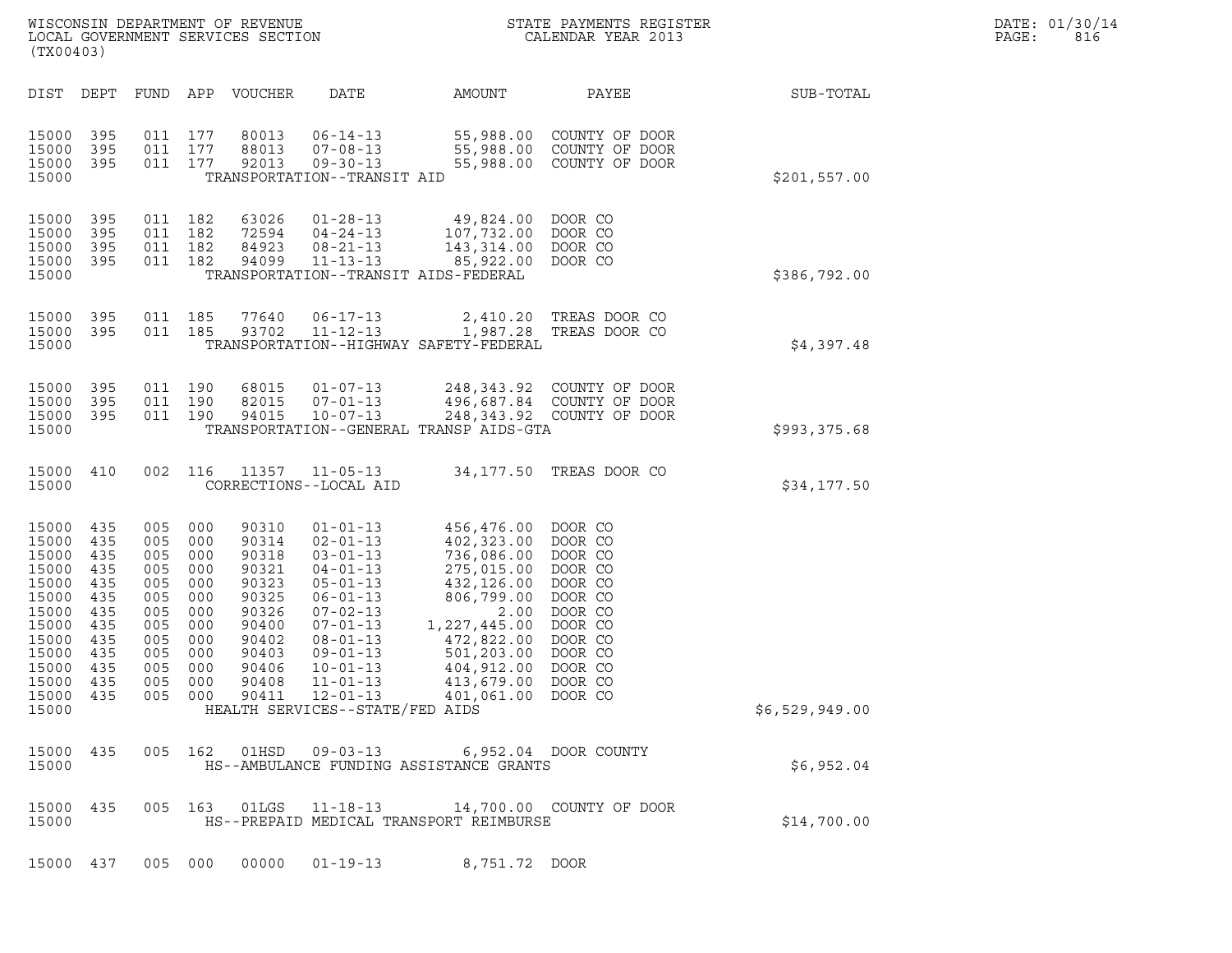DIST DEPT FUND APP VOUCHER DATE AMOUNT PAYEE PAYEE SUB-TOTAL DIST DEPT FUND APP VOUCHER DATE AMOUNT PAYEE<br>15000 437 005 000 00000 01-30-13 92,034.55 DOOR CHILD SUPPORT<br>15000 437 005 000 00000 03-05-13 18,709.96 DOOR 15000 437 005 000 00000 01-30-13 92,034.55 DOORCH:<br>15000 437 005 000 00000 03-05-13 18,709.96 DOOR<br>15000 437 005 000 00000 04-05-13 28,469.90 DOOR 15000 437 005 000 00000 01-30-13 92,034.55 DOOR CH:<br>15000 437 005 000 00000 03-05-13 18,709.96 DOOR<br>15000 437 005 000 00000 04-05-13 28,469.90 DOOR<br>15000 437 005 000 00000 04-07-13 98,538.29 DOOR CH: 15000 437 005 000 00000 01-30-13 92,034.55 DOOR CHILD SUPPORT<br>15000 437 005 000 00000 03-05-13 18,709.96 DOOR<br>15000 437 005 000 00000 04-05-13 28,469.90 DOOR<br>15000 437 005 000 00000 04-07-13 98,538.29 DOOR CHILD SUPPORT<br>15 15000 437 005 000 00000 03-05-13 18,709.96 DOOR<br>15000 437 005 000 00000 04-05-13 28,469.90 DOOR<br>15000 437 005 000 00000 04-07-13 98,538.29 DOOR CH:<br>15000 437 005 000 00000 05-30-13 90,347.24 DOOR<br>15000 437 005 000 00000 05 15000 437 005 000 00000 04-05-13 28,469.90 DOOR<br>15000 437 005 000 00000 04-07-13 98,538.29 DOOR CH:<br>15000 437 005 000 00000 05-30-13 90,347.24 DOOR<br>15000 437 005 000 00000 05-31-13 2,130.91 DOOR<br>15000 437 005 000 00000 06-15000 437 005 000 00000 04-07-13 98,538.29 DOOR CH:<br>15000 437 005 000 00000 05-30-13 90,347.24 DOOR<br>15000 437 005 000 00000 05-31-13 2,130.91 DOOR<br>15000 437 005 000 00000 06-25-13 15,713.71 DOOR<br>15000 437 005 000 00000 07-15000 437 005 000 00000 05-30-13 90,347.24 DOOR<br>15000 437 005 000 00000 05-31-13 2,130.91 DOOR<br>15000 437 005 000 00000 06-25-13 15,713.71 DOOR<br>15000 437 005 000 00000 07-05-13 9,496.57 DOOR<br>15000 437 005 000 00000 07-07-13 15000 437 005 000 00000 05-31-13 2,130.91 DOOR<br>15000 437 005 000 00000 06-25-13 15,713.71 DOOR<br>15000 437 005 000 00000 07-05-13 2,398.50 DOOR<br>15000 437 005 000 00000 07-07-13 2,398.00 DOORCHILD SUPPORT<br>15000 437 005 000 00 15000 437 005 000 00000 06-25-13 15,713.71 DOOR<br>15000 437 005 000 00000 07-05-13 9,496.57 DOOR<br>15000 437 005 000 00000 07-07-13 2,398.00 DOOR CHILD SUPPORT<br>15000 437 005 000 00000 07-30-13 99,430.54 DOOR CHILD SUPPORT<br>1500 15000 437 005 000 00000 07-05-13 9,496.57 DOOR<br>15000 437 005 000 00000 07-07-13 2,398.00 DOOR CH:<br>15000 437 005 000 00000 07-30-13 99,430.54 DOOR CH:<br>15000 437 005 000 00000 08-05-13 11,648.37 DOOR<br>15000 437 005 000 00000 15000 437 005 000 00000 07-07-13 2,398.00 DOOR CHILD SUPPORT<br>15000 437 005 000 00000 07-30-13 99,430.54 DOOR CHILD SUPPORT<br>15000 437 005 000 00000 08-05-13 11,648.37 DOOR<br>15000 437 005 000 00000 09-22-13 233.272.31 DOOR 15000 437 005 000 00000 07-30-13 99,430.54 DOOR CH:<br>15000 437 005 000 00000 08-05-13 11,648.37 DOOR CH:<br>15000 437 005 000 00000 08-05-13 14,904.58 DOOR CH:<br>15000 437 005 000 00000 09-22-13 233,272.31 DOOR<br>15000 437 005 000 15000 437 005 000 00000 08-05-13 11,648.37 DOOR<br>15000 437 005 000 00000 08-05-13 14,904.58 DOOR CH:<br>15000 437 005 000 00000 09-22-13 233,272.31 DOOR<br>15000 437 005 000 00000 09-22-13 24,389.02 DOOR<br>15000 437 005 000 00000 1 15000 437 005 000 00000 08-05-13 14,904.58 DOOR CH:<br>15000 437 005 000 00000 09-22-13 233,272.31 DOOR<br>15000 437 005 000 00000 09-26-13 24,389.02 DOOR<br>15000 437 005 000 00000 10-05-13 8,477.30 DOOR<br>15000 437 005 000 00000 10 15000 437 005 000 00000 09-22-13 233,272.31 DOOR<br>15000 437 005 000 00000 09-26-13 24,389.02 DOOR<br>15000 437 005 000 00000 10-05-13 8,477.30 DOOR<br>15000 437 005 000 00000 10-23-13 101,122.72 DOOR CHILD SUPPORT<br>15000 437 005 0 15000 437 005 000 00000 09-26-13 24,389.02 DOOR<br>15000 437 005 000 00000 10-05-13 8,477.30 DOOR<br>15000 437 005 000 00000 10-23-13 101,122.72 DOOR CHILD SUPPORT<br>15000 437 005 000 00000 10-30-13 14,516.30 DOOR CHILD SUPPORT<br>15 15000 437 005 000 00000 10-05-13 8,477.30 DOOR<br>15000 437 005 000 00000 10-23-13 101,122.72 DOOR CH:<br>15000 437 005 000 00000 10-30-13 14,516.30 DOOR CH:<br>15000 437 005 000 00000 11-06-13 9,118.34 DOOR<br>15000 437 005 000 00000 15000 437 005 000 00000 10-23-13 101,122.72 DOOR CH:<br>15000 437 005 000 00000 10-30-13 14,516.30 DOOR CH:<br>15000 437 005 000 00000 11-06-13 9,118.34 DOOR<br>15000 437 005 000 00000 12-05-13 9,104.06 DOOR<br>15000 13000 CHILDREN & <sup>15000</sup> CHILDREN & FAMILIES--STATE/FEDERAL AIDS \$892,574.39 15000 455 002 202 00726 04-16-13 1,096.72 TREAS DOOR CNTY <sup>15000</sup> JUSTICE--LAW ENFORCEMENT TRAINING REIMB \$1,096.72 15000 JUSTICE--LAW ENFORCEMENT TRAINING REIMB<br>15000 455 002 221 04823 07-30-13 540.00 TREAS DOOR CNTY<br>15000 JUSTICE--LAW ENFORCEMENT SERVI 15000 455 002 221 04823 07-30-13 540.00 TREASDOORCNTY<br>15000 15000 JUSTICE--LAW ENFORCEMENT SERVICES AID 15000 JUSTICE--LAW ENFORCEMENT SERVICES AID<br>15000 455 002 231 00059 01-07-13 6,316.40 TREAS DOOR CNTY<br>15000 455 002 231 00239 02-07-13 9,440.00 TRE 15000 455 002 231 00059 01-07-13 6,316.40 TREAS DOOR CNTY<br>15000 455 002 231 00239 02-07-13 9,440.00 TREAS DOOR CNTY<br>15000 455 002 231 00726 04-16-13 3,027.76 TREAS DOOR CNTY 15000 455 002 231 00059 01-07-13 6,316.40 TREAS DOOR CNTY<br>15000 455 002 231 00239 02-07-13 9,440.00 TREAS DOOR CNTY<br>15000 455 002 231 00726 04-16-13 3,027.76 TREAS DOOR CNTY<br>15000 JUSTICE--LAW ENFORCEMENT TRAINING <sup>15000</sup> JUSTICE--LAW ENFORCEMENT TRAINING \$18,784.16 15000 JUSTICE--LAW ENFORCEMENT TRAINING<br>15000 455 002 503 00015 03-12-13 18,255.41 TREAS DOOR CO<br>15000 JUSTICE--VICTIM/WITNESS SERVICES AID 15000 455 002 503 00015 03-12-13 18,255.41 TREASDOORCO (\$18,255.41)<br>15000 JUSTICE--VICTIM/WITNESSSERVICESAID 15000 JUSTICE--VICTIM/WITNESS SERVICES AID<br>15000 455 002 532 04748 07-30-13 16,766.24 TREAS DOOR CO<br>15000 JUSTICE--VICTIM/WITNESS ASSISTANCE SERV <sup>15000</sup> JUSTICE--VICTIM/WITNESS ASSISTANCE SERV \$16,766.24 15000 465 002 308 00320 01-23-13 5,163.00 TREAS DOOR CO <sup>15000</sup> MILITARY AFFAIRS-EMER MGMT-RESPONSE EQMT \$5,163.00 15000 465 002 337 00665 06-28-13 6,262.00 TREAS DOOR CO <sup>15000</sup> MILITARY AFFAIRS-EMERGENCY MGMT PLANNING \$6,262.00 15000 465 002 342 00289 01-16-13 15,386.25 TREAS DOOR CO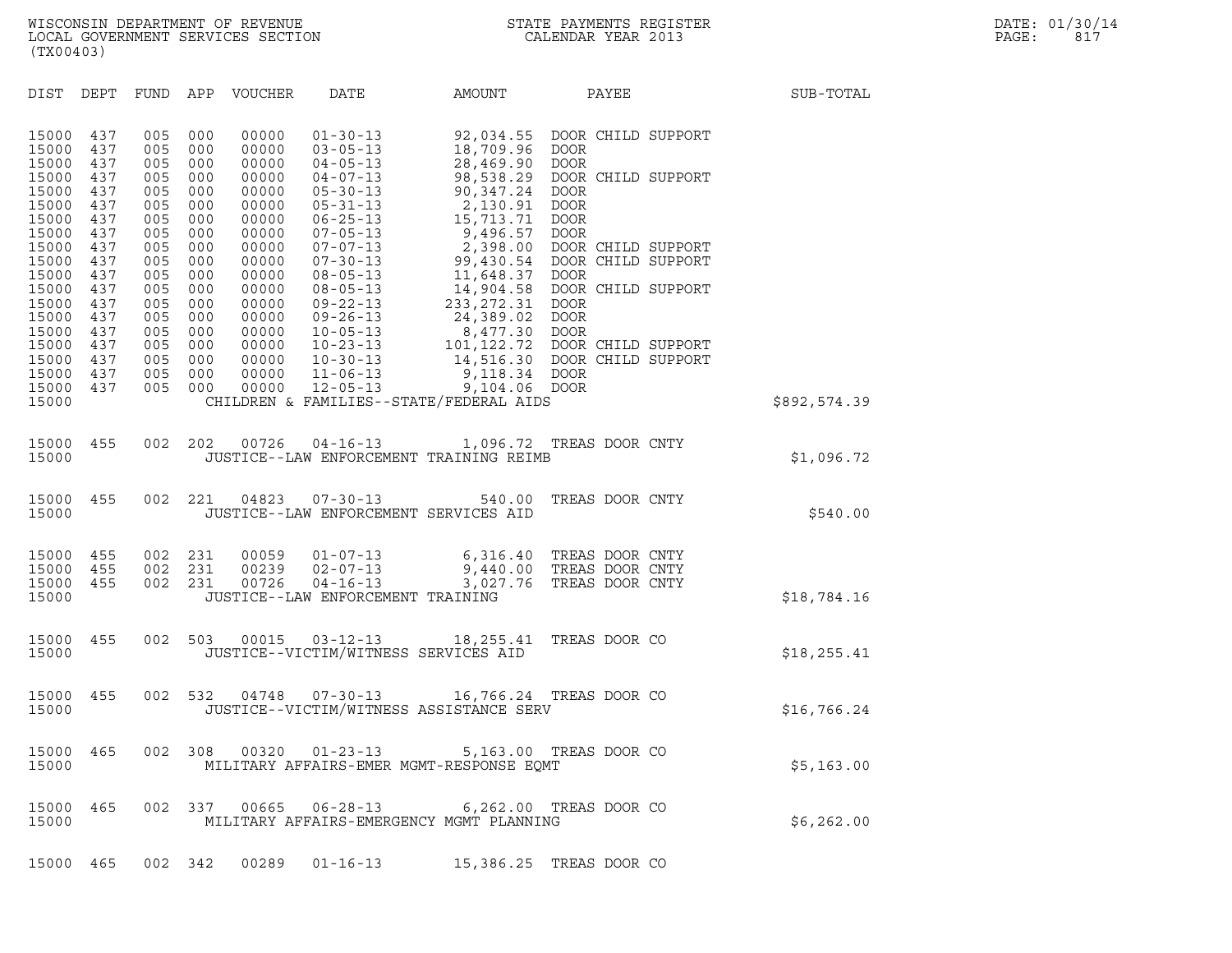| (TX00403)                                                                                                                                                 |                                                                                                       |                                                                                                                                                      |                                        |                                                                                                                                              |                                                                                                                                                                                                                                    |                                                                  |                                                                                                                            |                                                        | DATE: 01/30/14<br>PAGE:<br>818 |
|-----------------------------------------------------------------------------------------------------------------------------------------------------------|-------------------------------------------------------------------------------------------------------|------------------------------------------------------------------------------------------------------------------------------------------------------|----------------------------------------|----------------------------------------------------------------------------------------------------------------------------------------------|------------------------------------------------------------------------------------------------------------------------------------------------------------------------------------------------------------------------------------|------------------------------------------------------------------|----------------------------------------------------------------------------------------------------------------------------|--------------------------------------------------------|--------------------------------|
|                                                                                                                                                           |                                                                                                       |                                                                                                                                                      |                                        |                                                                                                                                              |                                                                                                                                                                                                                                    |                                                                  |                                                                                                                            | DIST DEPT FUND APP VOUCHER DATE AMOUNT PAYEE SUB-TOTAL |                                |
| 15000                                                                                                                                                     |                                                                                                       |                                                                                                                                                      |                                        |                                                                                                                                              | $\begin{array}{cccccccc} 15000& 465& 002& 342& 00568& 03-18-13& 1,905.12 & \text{TREAS DOOR CO}\\ 15000& 465& 002& 342& 00736& 08-14-13& 15,058.69 & \text{TREAS DOOR CO} \end{array}$<br>MILITARY AFFAIRS-EMERGENCY MGMT-FED FUND |                                                                  |                                                                                                                            | \$32,350.06                                            |                                |
| 15000                                                                                                                                                     |                                                                                                       |                                                                                                                                                      |                                        |                                                                                                                                              | 15000 465 072 364 00338 01-23-13 5,834.00 TREAS DOOR CO<br>MILITARY AFFAIRS-EMER MGMT-PLANNING AID                                                                                                                                 |                                                                  |                                                                                                                            | \$5,834.00                                             |                                |
| 15000                                                                                                                                                     |                                                                                                       |                                                                                                                                                      |                                        |                                                                                                                                              | 15000 485 002 127 05196 06-06-13 1,000.00 TREAS DOOR CO<br>VETERANS AFFAIRS GRANTS                                                                                                                                                 |                                                                  |                                                                                                                            | \$1,000.00                                             |                                |
| 15000                                                                                                                                                     |                                                                                                       |                                                                                                                                                      |                                        |                                                                                                                                              | 15000 485 082 267 05196 06-06-13 4,500.00 TREAS DOOR CO<br>VETERANS AFFAIRS--GRANTS TO COUNTIES                                                                                                                                    |                                                                  |                                                                                                                            | \$4,500.00                                             |                                |
| 15000                                                                                                                                                     |                                                                                                       |                                                                                                                                                      |                                        |                                                                                                                                              | 15000 485 082 280 02482 01-02-13 1,177.12 TREAS DOOR CO<br>VETERANS AFFAIRS--GRANTS                                                                                                                                                |                                                                  |                                                                                                                            | \$1,177.12                                             |                                |
| 15000                                                                                                                                                     |                                                                                                       |                                                                                                                                                      |                                        |                                                                                                                                              | 15000 485 083 370 05196 06-06-13 4,500.00 TREAS DOOR CO<br>VETERANS AFFAIRS--GRANTS TO COUNTIES                                                                                                                                    |                                                                  |                                                                                                                            | \$4,500.00                                             |                                |
| 15000                                                                                                                                                     |                                                                                                       |                                                                                                                                                      |                                        |                                                                                                                                              | DOA--LAND INFORMATION BOARD GRANTS                                                                                                                                                                                                 |                                                                  | 15000 505 002 116 01353 09-10-13 300.00 TREAS DOOR CNTY                                                                    | \$300.00                                               |                                |
| 15000<br>15000<br>15000<br>15000<br>15000<br>15000<br>15000<br>15000<br>15000<br>15000 505<br>15000<br>15000<br>15000<br>15000<br>15000<br>15000<br>15000 | 505<br>505<br>505<br>505<br>505<br>505<br>505<br>505<br>505<br>505<br>505<br>505<br>505<br>505<br>505 | 002 155<br>002 155<br>002 155<br>002 155<br>002 155<br>002 155<br>002 155<br>002 155<br>002 155<br>002 155<br>002<br>002<br>002<br>002<br>002<br>002 | 155<br>155<br>155<br>155<br>155<br>155 | 60061<br>60155<br>60220<br>60246<br>60335<br>60335<br>60370<br>60370<br>60448<br>60448<br>60510<br>60510<br>60579<br>60655<br>60725<br>60800 | $02 - 06 - 13$<br>$03 - 11 - 13$<br>$03 - 11 - 13$<br>$04 - 08 - 13$<br>$05 - 07 - 13$<br>$06 - 06 - 13$<br>$07 - 09 - 13$<br>DOA-HOUSING ASSISTANCE-FEDERAL FUNDS                                                                 | 302.32<br>2,218.23<br>402.62<br>2,953.49<br>1,302.14<br>1,946.70 | 320.01 TREAS DOOR CO<br>TREAS DOOR CO<br>TREAS DOOR CO<br>TREAS DOOR CO<br>TREAS DOOR CO<br>TREAS DOOR CO<br>TREAS DOOR CO | \$29,094.42                                            |                                |
| 15000<br>15000                                                                                                                                            | 505                                                                                                   | 002 645                                                                                                                                              |                                        | 10428                                                                                                                                        | $06 - 06 - 13$<br>DOA-JUSTICE ASSISTANCE-AID TO NON-PROFIT                                                                                                                                                                         |                                                                  | 22,300.00 TREAS DOOR CNTY                                                                                                  | \$22,300.00                                            |                                |

| 15000 |  |  | DOA-JUSTICE ASSISTANCE-AID TO NON-PROFIT |                      |  |  |
|-------|--|--|------------------------------------------|----------------------|--|--|
|       |  |  | 15000 505 035 371 60061 08-23-13         | 306.03 TREAS DOOR CO |  |  |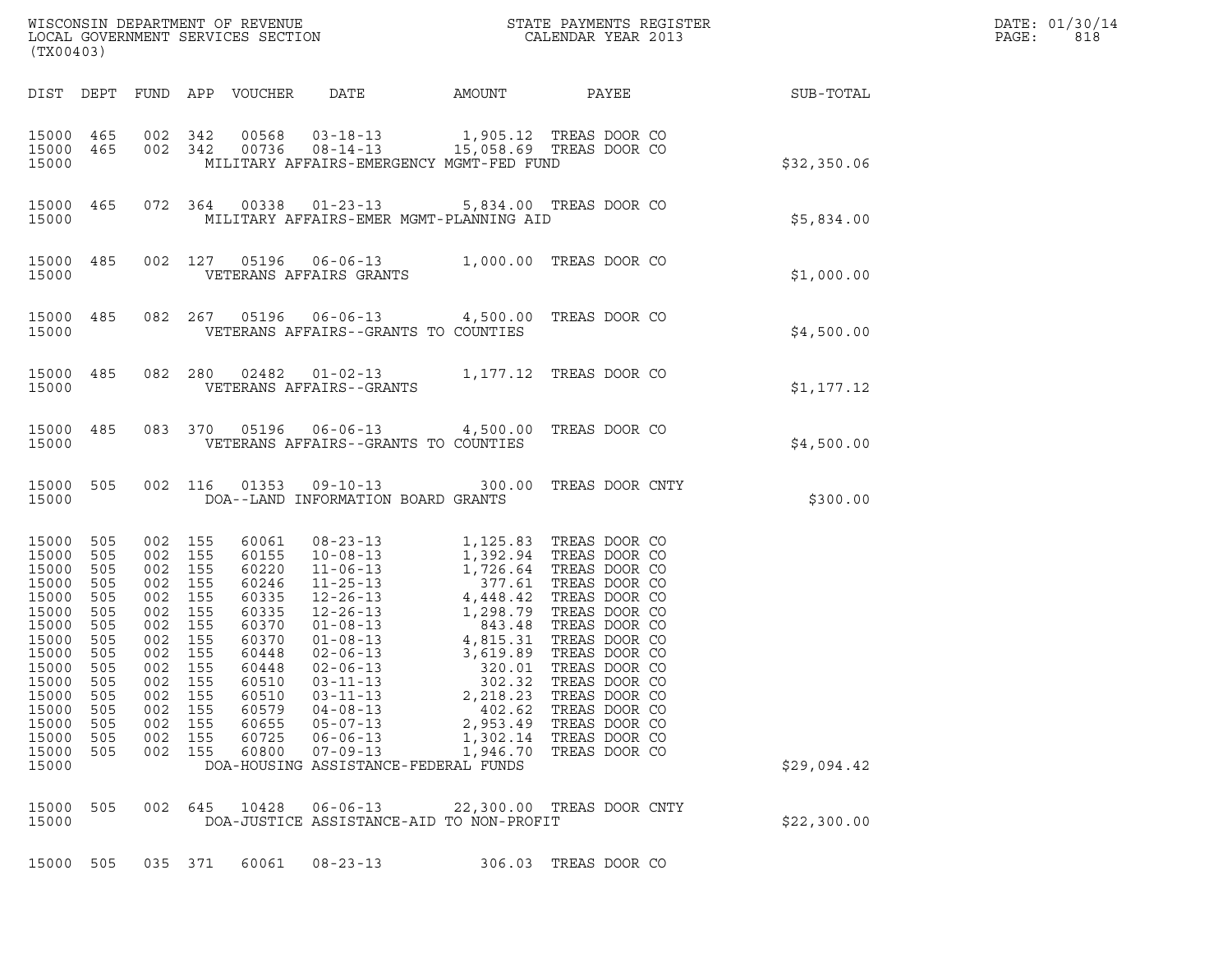| (TX00403)                                                                                                                                                                                                                                                                                                                                                                                                                                                                                                                                              |                                                                                                                                                                                                                                                                                                                                                                                                                                                                                                                                                                                                                                                                                                                                                                                                                                         |                                                                                                                                                                                                                                          |                                                                                                                                                                                                                                                                                                                                                                                                              |                 |
|--------------------------------------------------------------------------------------------------------------------------------------------------------------------------------------------------------------------------------------------------------------------------------------------------------------------------------------------------------------------------------------------------------------------------------------------------------------------------------------------------------------------------------------------------------|-----------------------------------------------------------------------------------------------------------------------------------------------------------------------------------------------------------------------------------------------------------------------------------------------------------------------------------------------------------------------------------------------------------------------------------------------------------------------------------------------------------------------------------------------------------------------------------------------------------------------------------------------------------------------------------------------------------------------------------------------------------------------------------------------------------------------------------------|------------------------------------------------------------------------------------------------------------------------------------------------------------------------------------------------------------------------------------------|--------------------------------------------------------------------------------------------------------------------------------------------------------------------------------------------------------------------------------------------------------------------------------------------------------------------------------------------------------------------------------------------------------------|-----------------|
| DIST<br>DEPT<br>FUND                                                                                                                                                                                                                                                                                                                                                                                                                                                                                                                                   | APP<br>VOUCHER<br>DATE                                                                                                                                                                                                                                                                                                                                                                                                                                                                                                                                                                                                                                                                                                                                                                                                                  | AMOUNT                                                                                                                                                                                                                                   | PAYEE                                                                                                                                                                                                                                                                                                                                                                                                        | SUB-TOTAL       |
| 15000<br>505<br>035<br>035<br>15000<br>505<br>15000<br>035<br>505<br>15000<br>505<br>035<br>15000<br>505<br>035<br>15000<br>505<br>035<br>15000<br>505<br>035<br>15000<br>505<br>035<br>035<br>15000<br>505<br>15000<br>505<br>035<br>15000<br>505<br>035<br>15000<br>505<br>035<br>15000<br>505<br>035<br>15000<br>505<br>035<br>15000<br>035<br>505<br>15000<br>505<br>035<br>035<br>15000<br>505<br>035<br>15000<br>505<br>035<br>15000<br>505<br>035<br>15000<br>505<br>15000<br>505<br>035<br>15000<br>505<br>035<br>035<br>15000<br>505<br>15000 | 371<br>60061<br>$08 - 23 - 13$<br>371<br>60155<br>$10 - 08 - 13$<br>371<br>60155<br>$10 - 08 - 13$<br>371<br>60220<br>$11 - 06 - 13$<br>371<br>60220<br>$11 - 06 - 13$<br>371<br>60246<br>$11 - 25 - 13$<br>371<br>60246<br>$11 - 25 - 13$<br>371<br>$12 - 26 - 13$<br>60335<br>371<br>60335<br>$12 - 26 - 13$<br>371<br>60335<br>$12 - 26 - 13$<br>371<br>60370<br>$01 - 08 - 13$<br>371<br>60448<br>$02 - 06 - 13$<br>371<br>60510<br>$03 - 11 - 13$<br>371<br>60510<br>$03 - 11 - 13$<br>371<br>60579<br>$04 - 08 - 13$<br>371<br>60579<br>$04 - 08 - 13$<br>371<br>60579<br>$04 - 08 - 13$<br>371<br>60655<br>$05 - 07 - 13$<br>371<br>$05 - 07 - 13$<br>60655<br>60725<br>$06 - 06 - 13$<br>371<br>371<br>60725<br>$06 - 06 - 13$<br>60800<br>$07 - 09 - 13$<br>371<br>60800<br>$07 - 09 - 13$<br>371<br>DOA--PUBLIC BENEFITS FUND | 1,669.63<br>232.16<br>2,456.71<br>207.44<br>1,097.55<br>1,005.05<br>1,163.57<br>59.00<br>107.12<br>1,007.85<br>990.80<br>812.10<br>2,465.74<br>16.80<br>3,765.26<br>649.35<br>735.55<br>715.99<br>905.87<br>413.33<br>1,582.08<br>662.65 | TREAS DOOR CO<br>TREAS DOOR CO<br>TREAS DOOR CO<br>TREAS DOOR CO<br>TREAS DOOR CO<br>TREAS DOOR CO<br>TREAS DOOR CO<br>TREAS DOOR CO<br>TREAS DOOR CO<br>TREAS DOOR CO<br>TREAS DOOR CO<br>TREAS DOOR CO<br>TREAS DOOR CO<br>TREAS DOOR CO<br>TREAS DOOR CO<br>TREAS DOOR CO<br>TREAS DOOR CO<br>TREAS DOOR CO<br>TREAS DOOR CO<br>TREAS DOOR CO<br>1,012.04 TREAS DOOR CO<br>TREAS DOOR CO<br>TREAS DOOR CO | \$24,039.67     |
| 15000<br>835<br>002<br>002<br>15000<br>835<br>15000                                                                                                                                                                                                                                                                                                                                                                                                                                                                                                    | 105<br>43346<br>$07 - 22 - 13$<br>80448<br>$11 - 18 - 13$<br>105<br>REVENUE--STATE SHARED REVENUES                                                                                                                                                                                                                                                                                                                                                                                                                                                                                                                                                                                                                                                                                                                                      | 90,807.35                                                                                                                                                                                                                                | 12,773.17 TREAS DOOR CO<br>TREAS DOOR CO                                                                                                                                                                                                                                                                                                                                                                     | \$103,580.52    |
| 15000<br>835<br>002<br>15000                                                                                                                                                                                                                                                                                                                                                                                                                                                                                                                           | 109<br>01015<br>$07 - 22 - 13$<br>REVENUE--EXEMPT COMPUTER AID                                                                                                                                                                                                                                                                                                                                                                                                                                                                                                                                                                                                                                                                                                                                                                          |                                                                                                                                                                                                                                          | 17,414.00 TREAS DOOR CO                                                                                                                                                                                                                                                                                                                                                                                      | \$17,414.00     |
| 15000<br>835<br>002<br>002<br>15000<br>835<br>15000                                                                                                                                                                                                                                                                                                                                                                                                                                                                                                    | 302<br>10024<br>$07 - 22 - 13$<br>$07 - 22 - 13$<br>302<br>11024<br>REVENUE-FIRST DOLLAR/SCHOOL LEVY CREDITS                                                                                                                                                                                                                                                                                                                                                                                                                                                                                                                                                                                                                                                                                                                            |                                                                                                                                                                                                                                          | 5,862,499.72 TREAS DOOR CO<br>954,330.19 TREAS DOOR CO                                                                                                                                                                                                                                                                                                                                                       | \$6,816,829.91  |
| 15000<br>835<br>021<br>15000                                                                                                                                                                                                                                                                                                                                                                                                                                                                                                                           | 363<br>37163<br>$03 - 25 - 13$<br>REVENUE--LOTTERY CREDIT -                                                                                                                                                                                                                                                                                                                                                                                                                                                                                                                                                                                                                                                                                                                                                                             | 604,639.69                                                                                                                                                                                                                               | TREAS DOOR CO                                                                                                                                                                                                                                                                                                                                                                                                | \$604,639.69    |
| 15000                                                                                                                                                                                                                                                                                                                                                                                                                                                                                                                                                  | DISTRICT TOTAL APPROPRIATIONS                                                                                                                                                                                                                                                                                                                                                                                                                                                                                                                                                                                                                                                                                                                                                                                                           |                                                                                                                                                                                                                                          |                                                                                                                                                                                                                                                                                                                                                                                                              | \$17,376,966.81 |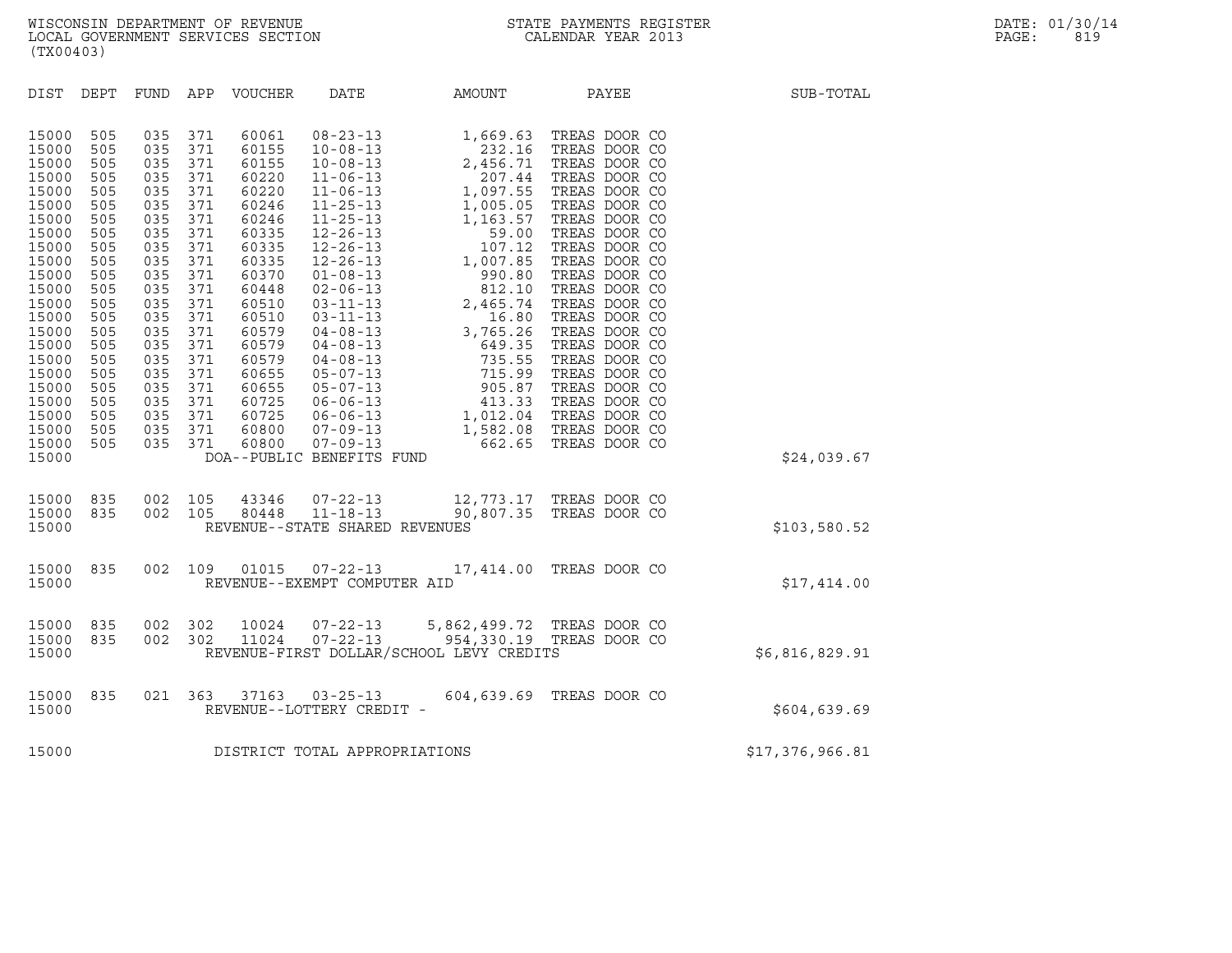| (TX00403)                                                          |     |                                                     |                |                                               |                                              | WISCONSIN DEPARTMENT OF REVENUE<br>LOCAL GOVERNMENT SERVICES SECTION TERM CALENDAR YEAR 2013                                                                                                                                               |              | DATE: 01/30/14<br>$\mathtt{PAGE:}$<br>820 |
|--------------------------------------------------------------------|-----|-----------------------------------------------------|----------------|-----------------------------------------------|----------------------------------------------|--------------------------------------------------------------------------------------------------------------------------------------------------------------------------------------------------------------------------------------------|--------------|-------------------------------------------|
|                                                                    |     |                                                     |                |                                               | DIST DEPT FUND APP VOUCHER DATE AMOUNT PAYEE | SUB-TOTAL                                                                                                                                                                                                                                  |              |                                           |
| 15002 165<br>15002                                                 |     | 002 225                                             |                |                                               | SAFETY/PROF SERV--FIRE INSURANCE DUES        | 00416  07-03-13  12,841.80 TREAS TN BAILEYS HARBOR                                                                                                                                                                                         | \$12,841.80  |                                           |
| 15002 370<br>15002 370                                             |     | 002 503                                             |                |                                               |                                              | 002 503 15677 02-06-13 76,652.32 TREAS TN BAILEYS HARBOR<br>15677  02-06-13  10,836.38  TREAS TN BAILEYS HARBOR<br><b>TOWN SHARE 14817.18</b>                                                                                              |              |                                           |
| 15002                                                              |     |                                                     |                |                                               | NAT RESOURCES--AIDS IN LIEU OF TAXES         |                                                                                                                                                                                                                                            | \$87,488.70  |                                           |
| 15002 370<br>15002                                                 |     |                                                     |                |                                               | NAT RESOURCES--FIRE SUPRESSION GRANTS        | 012 545 02757 04-23-13 4,962.95 TREAS TN BAILEYS HARBOR                                                                                                                                                                                    | \$4,962.95   |                                           |
| 15002 370<br>15002                                                 |     | 012 571                                             |                |                                               | NAT RESOURCES--FOREST CROP/MFL/CO FOREST     | 36082  06-10-13  190.01 TREAS TN BAILEYS HARBOR                                                                                                                                                                                            | \$190.01     |                                           |
| 15002 370<br>15002<br>15002 370<br>15002 370<br>15002 370<br>15002 | 370 | 012 579<br>012 579<br>012 579<br>012 579<br>012 579 |                |                                               | NAT RESOURCES--AIDS IN LIEU OF TAXES         | 18341  04-15-13  9.68 TREAS TN BAILEYS HARBOR<br>18341  04-15-13  1,109.22 TREAS TN BAILEYS HARBOR<br>18341  04-15-13  96.80 TREAS TOWN BAILEYS HARBOR<br>18341  04-15-13  859.73 TREAS TOWN BAILEYS HARBOR<br>18341  04-15-13  208.33 TRE | \$2,283.76   |                                           |
|                                                                    |     |                                                     |                |                                               |                                              |                                                                                                                                                                                                                                            |              |                                           |
| 15002 395<br>15002<br>15002 395<br>15002 395                       | 395 | 011 191<br>011 191<br>011 191<br>011 191            |                |                                               |                                              | 70416  01-07-13  21,148.83  TOWN OF BAILEYS HARBOR<br>76416  04-01-13  21,148.83  TOWN OF BAILEYS HARBOR<br>84416  07-01-13  21,148.83  TOWN OF BAILEYS HARBOR<br>96416  10-07-13  21,148.83  TOWN OF BAILEYS HARBOR                       |              |                                           |
| 15002                                                              |     |                                                     |                |                                               | TRANSPORTATION--GENERAL TRANSP AIDS-GTA      |                                                                                                                                                                                                                                            | \$84,595.32  |                                           |
| 15002 455<br>15002                                                 |     |                                                     |                | JUSTICE--LAW ENFORCEMENT TRAINING             |                                              | 002 231 00144 02-06-13 160.00 TREAS TN BAILEYS HARBOR                                                                                                                                                                                      | \$160.00     |                                           |
| 15002 835<br>15002 835<br>15002                                    |     | 002 105<br>002 105                                  | 43328<br>80429 | $-11-18-13$<br>REVENUE--STATE SHARED REVENUES |                                              | 07-22-13 1,623.68 TREAS TN BAILEYS HARBOR<br>9,200.87 TREAS TN BAILEYS HARBOR                                                                                                                                                              | \$10,824.55  |                                           |
| 15002                                                              |     |                                                     |                | DISTRICT TOTAL APPROPRIATIONS                 |                                              |                                                                                                                                                                                                                                            | \$203,347.09 |                                           |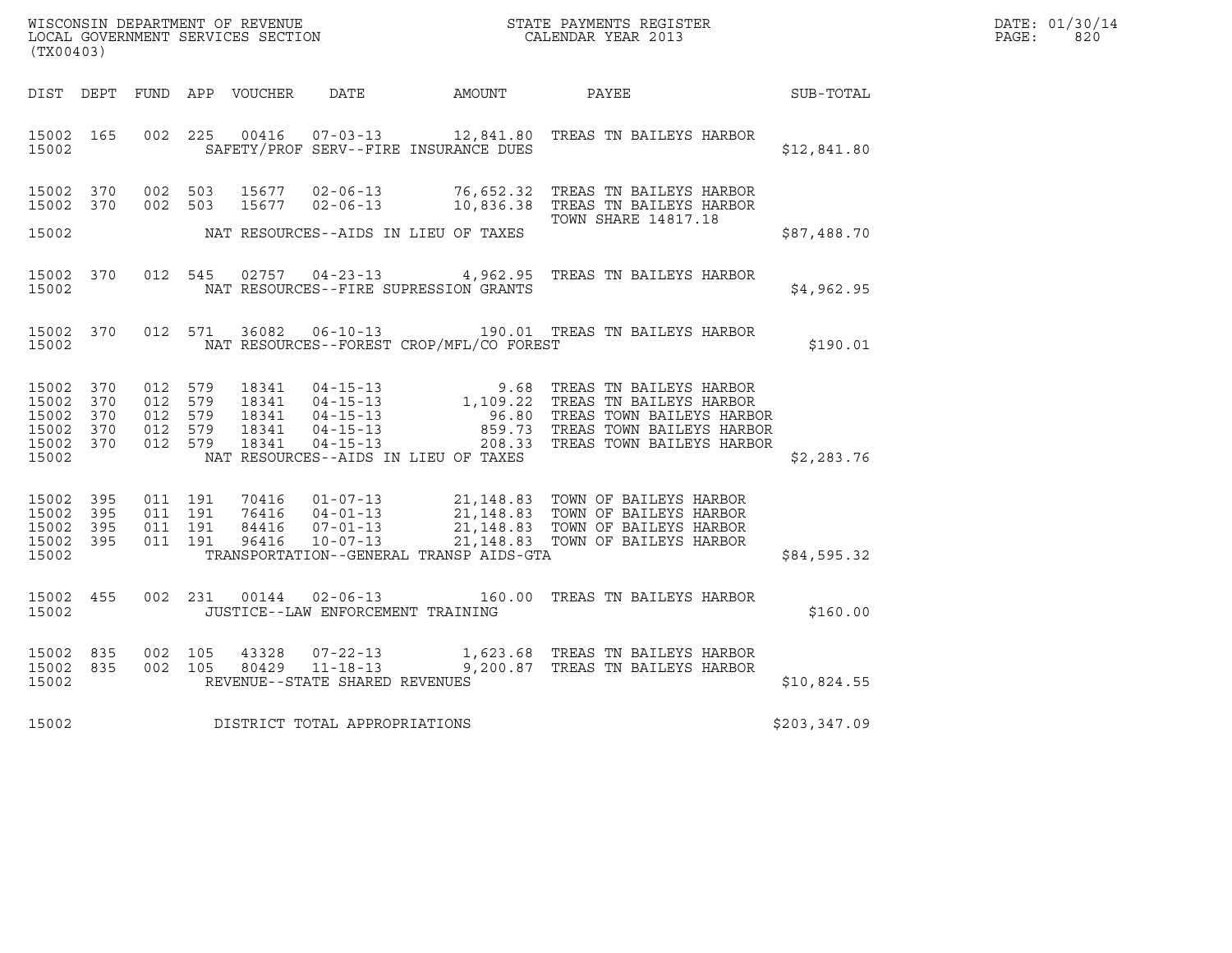| (TX00403)                                     |                   |                                          |         | WISCONSIN DEPARTMENT OF REVENUE<br>LOCAL GOVERNMENT SERVICES SECTION |                                |                                          | STATE PAYMENTS REGISTER<br>CALENDAR YEAR 2013                                                                                                                     |              | DATE: 01/30/14<br>PAGE:<br>821 |
|-----------------------------------------------|-------------------|------------------------------------------|---------|----------------------------------------------------------------------|--------------------------------|------------------------------------------|-------------------------------------------------------------------------------------------------------------------------------------------------------------------|--------------|--------------------------------|
| DIST DEPT                                     |                   |                                          |         | FUND APP VOUCHER                                                     | DATE                           | AMOUNT                                   | <b>PAYEE</b> FOR THE PAYEE                                                                                                                                        | SUB-TOTAL    |                                |
| 15004 165<br>15004                            |                   |                                          | 002 225 |                                                                      |                                | SAFETY/PROF SERV--FIRE INSURANCE DUES    | 00417  07-03-13  2,826.27  TREAS TN BRUSSELS                                                                                                                      | \$2,826.27   |                                |
| 15004<br>15004 370<br>15004                   | 370               | 000 001<br>000 001                       |         | 01DNR<br>02DNR                                                       |                                | NAT RESOURCES-SEVERANCE/YIELD/WITHDRAWAL | 03-13-13 27.75 TREAS TOWN BRUSSELS<br>07-03-13 12.00 TREAS TOWN BRUSSELS                                                                                          | \$39.75      |                                |
| 15004<br>15004                                | 370               |                                          | 012 571 |                                                                      |                                | NAT RESOURCES--FOREST CROP/MFL/CO FOREST | 36083  06-10-13  358.05  TREAS TN BRUSSELS                                                                                                                        | \$358.05     |                                |
| 15004<br>15004<br>15004<br>15004 395<br>15004 | 395<br>395<br>395 | 011 191<br>011 191<br>011 191<br>011 191 |         | 84417<br>96417                                                       | $10 - 07 - 13$                 | TRANSPORTATION--GENERAL TRANSP AIDS-GTA  | 70417  01-07-13  27,568.63  TOWN OF BRUSSELS<br>76417  04-01-13  27,568.63  TOWN OF BRUSSELS<br>07-01-13 27,568.63 TOWN OF BRUSSELS<br>27,568.64 TOWN OF BRUSSELS | \$110,274.53 |                                |
| 15004<br>15004 835<br>15004                   | 835               | 002<br>002 105                           | 105     |                                                                      | REVENUE--STATE SHARED REVENUES |                                          | 43329  07-22-13  4,783.07  TREAS TN BRUSSELS<br>80430  11-18-13  27, 104.07  TREAS TN BRUSSELS                                                                    | \$31,887.14  |                                |
| 15004<br>15004                                | 835               | 002 109                                  |         |                                                                      | REVENUE--EXEMPT COMPUTER AID   |                                          | 02384  07-22-13  73.00 TREAS TN BRUSSELS                                                                                                                          | \$73.00      |                                |
| 15004                                         |                   |                                          |         |                                                                      | DISTRICT TOTAL APPROPRIATIONS  |                                          |                                                                                                                                                                   | \$145,458.74 |                                |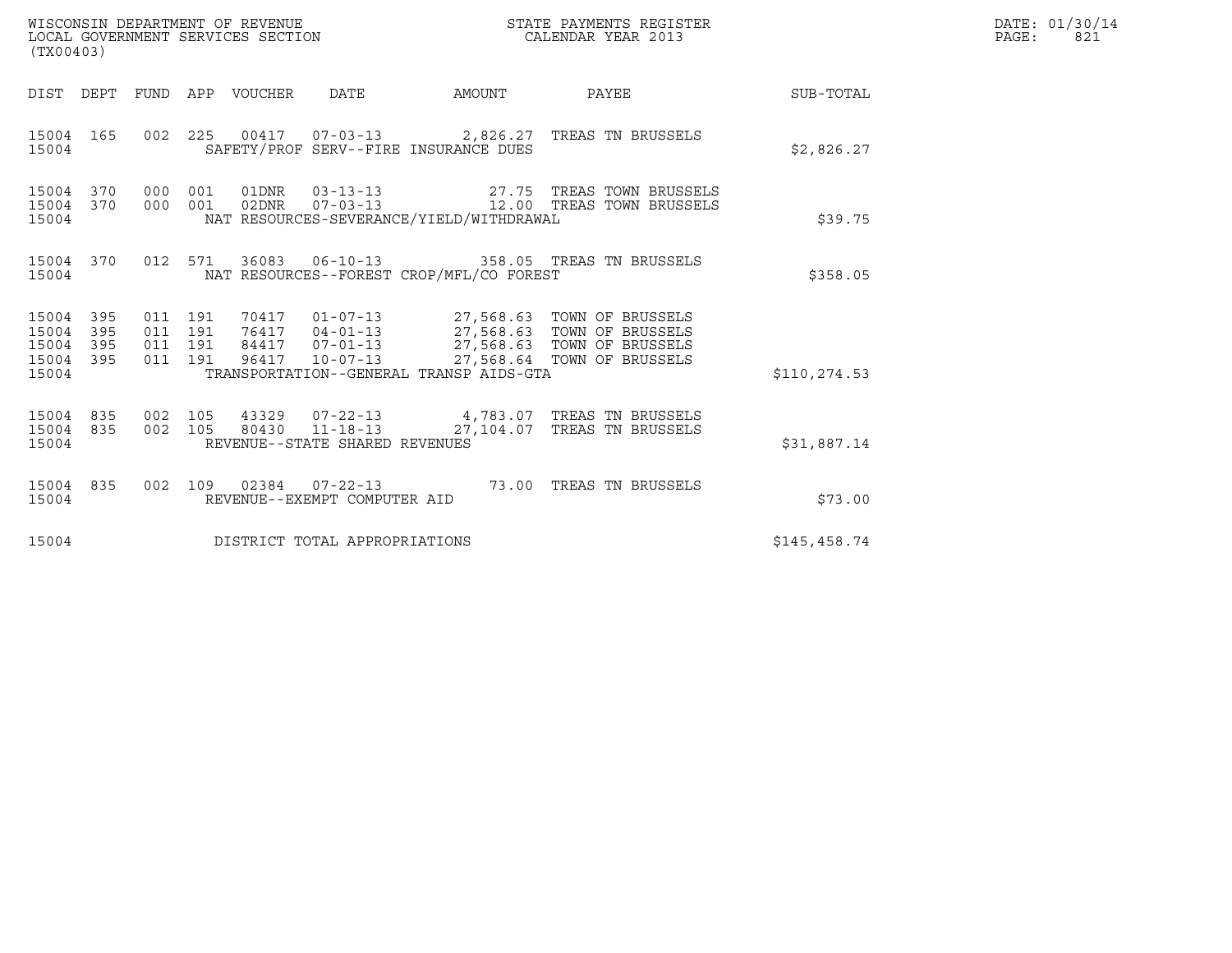| (TX00403)                                             |                        |                    |                    |                                |                                          |                                                                                                |             | DATE: 01/30/14<br>PAGE:<br>822 |
|-------------------------------------------------------|------------------------|--------------------|--------------------|--------------------------------|------------------------------------------|------------------------------------------------------------------------------------------------|-------------|--------------------------------|
|                                                       |                        |                    |                    |                                | DIST DEPT FUND APP VOUCHER DATE AMOUNT   | PAYEE SUB-TOTAL                                                                                |             |                                |
| 15006                                                 |                        |                    |                    |                                | SAFETY/PROF SERV--FIRE INSURANCE DUES    | 15006 165 002 225 00418 07-03-13 1,725.87 TREAS TN CLAY BANKS                                  | \$1,725.87  |                                |
| 15006                                                 |                        |                    |                    |                                | NAT RESOURCES-SEVERANCE/YIELD/WITHDRAWAL | 15006 370 000 001 02DNR 07-03-13 52.50 TREAS TOWN CLAY BANKS                                   | \$52.50     |                                |
| 15006                                                 |                        |                    |                    |                                | NAT RESOURCES--FOREST CROP/MFL/CO FOREST | 15006 370 012 571 36084 06-10-13 99.20 TREAS TN CLAY BANKS                                     | \$99.20     |                                |
| 15006 395<br>15006 395<br>15006<br>15006 395<br>15006 | 395                    | 011 191<br>011 191 | 011 191<br>011 191 |                                | TRANSPORTATION--GENERAL TRANSP AIDS-GTA  |                                                                                                | \$56,164.01 |                                |
| 15006                                                 |                        |                    |                    |                                | TRANSPORTATION--LRIP/TRIP/MSIP GRANTS    | 15006 395 011 278 88348 09-20-13 12,518.55 TREAS TN CLAY BANKS                                 | \$12,518.55 |                                |
| 15006                                                 | 15006 835<br>15006 835 | 002 105            | 002 105            | REVENUE--STATE SHARED REVENUES |                                          | 43330  07-22-13  840.27  TREAS TN CLAY BANKS<br>80431  11-18-13  4,761.51  TREAS TN CLAY BANKS | \$5,601.78  |                                |
| 15006 835<br>15006                                    |                        |                    |                    | REVENUE--EXEMPT COMPUTER AID   |                                          | 002 109 02385 07-22-13 3.00 TREAS TN CLAY BANKS                                                | \$3.00      |                                |
| 15006                                                 |                        |                    |                    | DISTRICT TOTAL APPROPRIATIONS  |                                          |                                                                                                | \$76,164.91 |                                |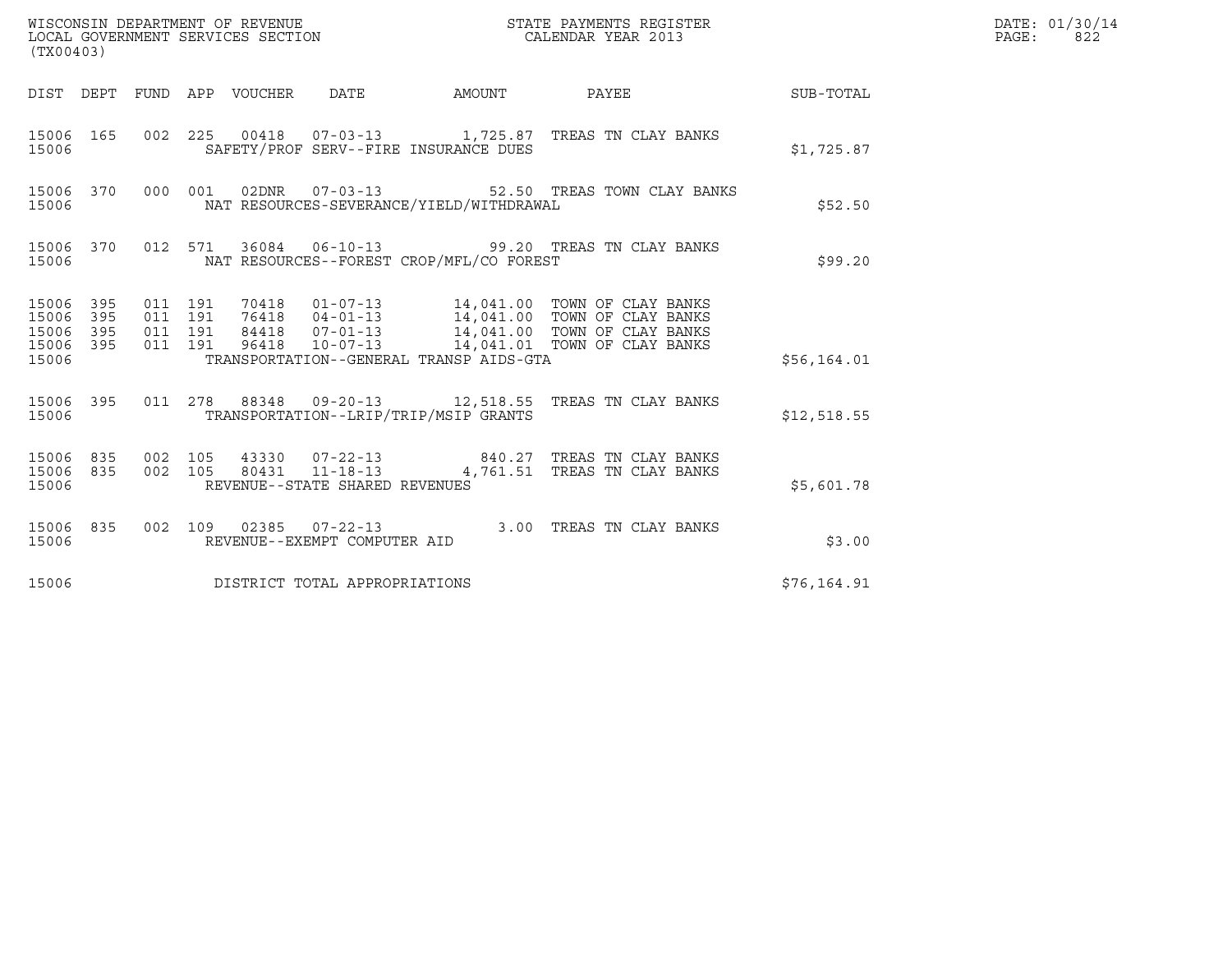| (TX00403)                                         |            |                               |         |                                 |                                |                                          |                                                                                                             |              | DATE: 01/30/14<br>PAGE:<br>823 |
|---------------------------------------------------|------------|-------------------------------|---------|---------------------------------|--------------------------------|------------------------------------------|-------------------------------------------------------------------------------------------------------------|--------------|--------------------------------|
|                                                   |            |                               |         | DIST DEPT FUND APP VOUCHER DATE |                                |                                          | AMOUNT PAYEE SUB-TOTAL                                                                                      |              |                                |
| 15008 165<br>15008                                |            |                               |         |                                 |                                | SAFETY/PROF SERV--FIRE INSURANCE DUES    | 002 225 00419 07-03-13 15,112.22 TREAS TN EGG HARBOR                                                        | \$15, 112.22 |                                |
| 15008 370<br>15008                                |            |                               |         |                                 |                                | NAT RESOURCES-SEVERANCE/YIELD/WITHDRAWAL | 000 001 01DNR 03-13-13 16.52 TREAS TOWN EGG HARBOR                                                          | \$16.52      |                                |
| 15008                                             |            |                               |         |                                 |                                | NAT RESOURCES--FOREST CROP/MFL/CO FOREST | 15008 370 012 571 36085 06-10-13 440.17 TREAS TN EGG HARBOR                                                 | \$440.17     |                                |
| 15008                                             |            |                               |         |                                 |                                | NAT RESOURCES--RECREATION RESOURCE-FED   | 15008 370 012 583 02835 04-23-13 2,821.84 TREAS TN EGG HARBOR                                               | \$2,821.84   |                                |
| 15008 395<br>15008<br>15008<br>15008 395<br>15008 | 395<br>395 | 011 191<br>011 191<br>011 191 | 011 191 |                                 |                                | TRANSPORTATION--GENERAL TRANSP AIDS-GTA  |                                                                                                             | \$119,695.18 |                                |
| 15008 835 002 105<br>15008 835<br>15008           |            |                               |         |                                 | REVENUE--STATE SHARED REVENUES |                                          | 002 105 43331 07-22-13 2,122.65 TREAS TN EGG HARBOR<br>002 105 80432 11-18-13 12,040.71 TREAS TN EGG HARBOR | \$14, 163.36 |                                |
| 15008 835<br>15008                                |            |                               |         |                                 | REVENUE--EXEMPT COMPUTER AID   |                                          | 002 109 02386 07-22-13 148.00 TREAS TN EGG HARBOR                                                           | \$148.00     |                                |
| 15008 835<br>15008                                |            |                               |         |                                 | REVENUE--LOTTERY CREDIT -      |                                          | 021 363 35589 03-25-13 1,264.18 TREAS TN EGG HARBOR                                                         | \$1,264.18   |                                |
| 15008                                             |            |                               |         |                                 | DISTRICT TOTAL APPROPRIATIONS  |                                          |                                                                                                             | \$153,661.47 |                                |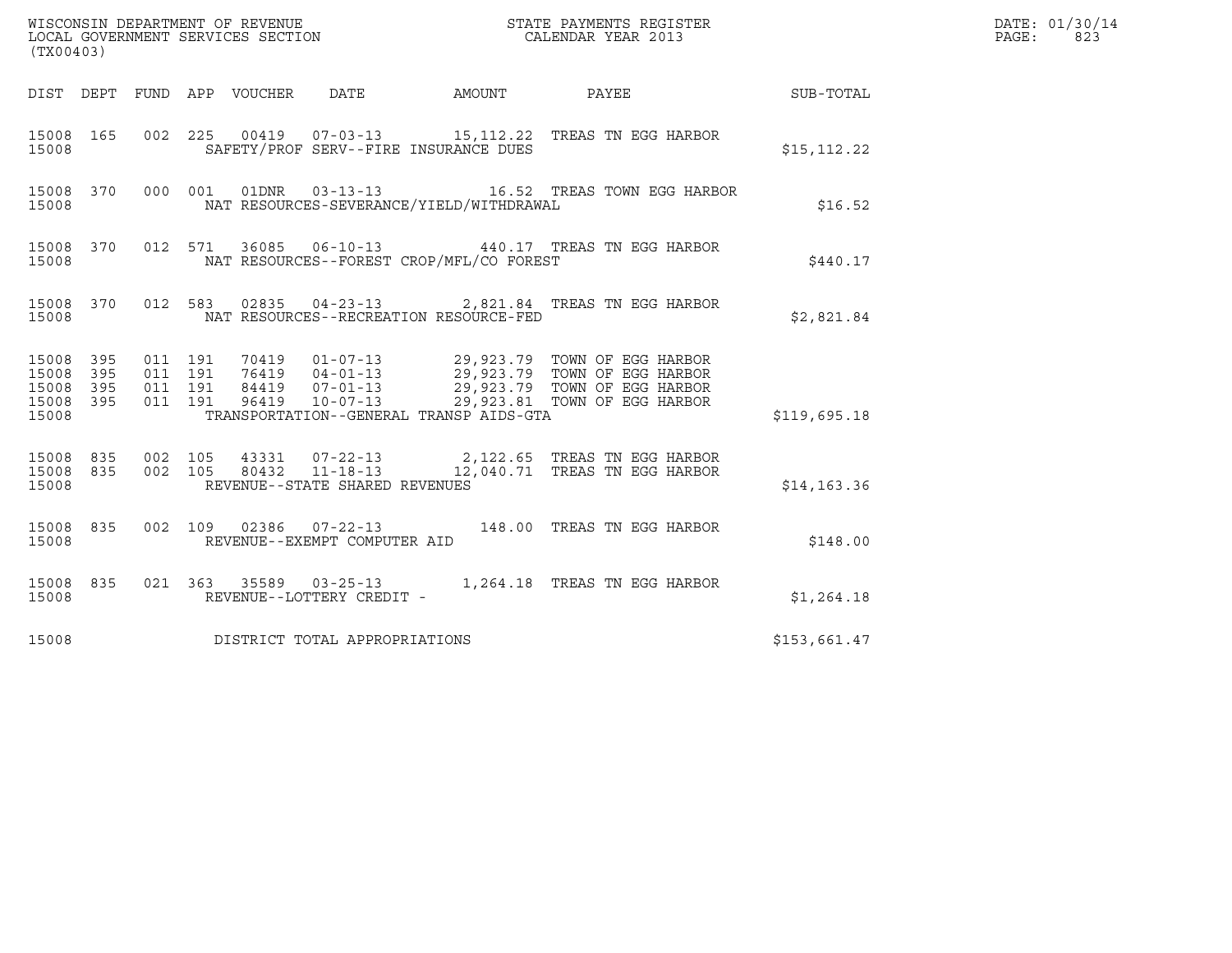| (TX00403)                                         |            |                                          |                                 |                                | DATE: 01/30/14<br>PAGE:<br>824           |                                                                                                                                                                                                          |               |  |
|---------------------------------------------------|------------|------------------------------------------|---------------------------------|--------------------------------|------------------------------------------|----------------------------------------------------------------------------------------------------------------------------------------------------------------------------------------------------------|---------------|--|
|                                                   |            |                                          | DIST DEPT FUND APP VOUCHER DATE |                                |                                          | AMOUNT PAYEE SUB-TOTAL                                                                                                                                                                                   |               |  |
| 15010 165<br>15010                                |            |                                          |                                 |                                | SAFETY/PROF SERV--FIRE INSURANCE DUES    | 002 225 00420 07-03-13 2,908.61 TREAS TN FORESTVILLE                                                                                                                                                     | \$2,908.61    |  |
| 15010 370<br>15010                                |            |                                          |                                 |                                | NAT RESOURCES-SEVERANCE/YIELD/WITHDRAWAL | 000 001 02DNR 07-03-13 1,176.14 TREAS TOWN FORESTVILLE                                                                                                                                                   | \$1,176.14    |  |
| 15010 370<br>15010                                |            |                                          |                                 |                                | NAT RESOURCES--FOREST CROP/MFL/CO FOREST | 012 571 36086 06-10-13 216.78 TREAS TN FORESTVILLE                                                                                                                                                       | \$216.78      |  |
| 15010                                             |            |                                          |                                 |                                | NAT RESOURCES--AIDS IN LIEU OF TAXES     | 15010 370 012 579 18342 04-15-13 52.18 TREAS TOWN FORESTVILLE                                                                                                                                            | \$52.18       |  |
| 15010 395<br>15010<br>15010<br>15010 395<br>15010 | 395<br>395 | 011 191<br>011 191<br>011 191<br>011 191 |                                 |                                | TRANSPORTATION--GENERAL TRANSP AIDS-GTA  | 70420  01-07-13  24,128.50  TOWN OF FORESTVILLE<br>76420  04-01-13  24,128.50  TOWN OF FORESTVILLE<br>84420  07-01-13  24,128.50  TOWN OF FORESTVILLE<br>96420  10-07-13  24,128.53  TOWN OF FORESTVILLE | \$96,514.03   |  |
| 15010                                             |            |                                          |                                 |                                | TRANSPORTATION--LRIP/TRIP/MSIP GRANTS    | 15010 395 011 278 87453 09-12-13 15,009.70 TREAS TN FORESTVILLE                                                                                                                                          | \$15,009.70   |  |
| 15010 835 002 105<br>15010 835<br>15010           |            | 002 105                                  |                                 | REVENUE--STATE SHARED REVENUES |                                          |                                                                                                                                                                                                          | \$44,651.97   |  |
| 15010 835<br>15010                                |            |                                          |                                 | REVENUE--EXEMPT COMPUTER AID   |                                          | 002 109 02387 07-22-13 21.00 TREAS TN FORESTVILLE                                                                                                                                                        | \$21.00       |  |
| 15010                                             |            |                                          |                                 | DISTRICT TOTAL APPROPRIATIONS  |                                          |                                                                                                                                                                                                          | \$160, 550.41 |  |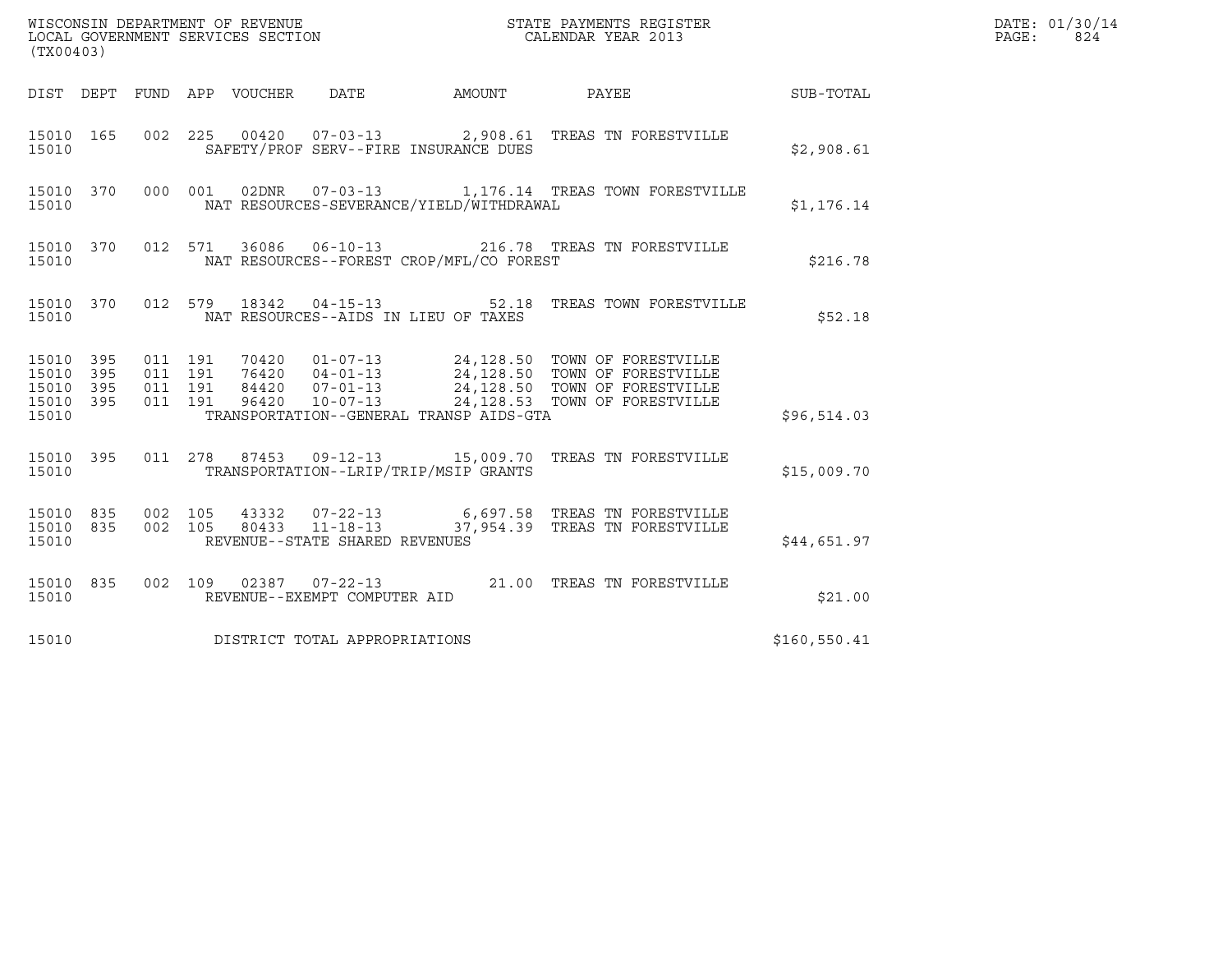| (TX00403)                                        |                                          |  | ${\tt WISCONSIM\ DEPARTMENT\ OF\ REVENUE}\qquad \qquad {\tt STATE\ PAYMENTS\ REGISTER} \\ {\tt LOCAL\ GOVERNMENT\ SERVICES\ SECTION}\qquad \qquad {\tt CALENDAR\ YEAR\ 2013}$ |                                                                                                  | DATE: 01/30/14<br>PAGE:<br>825                                                                                                                                                           |              |  |
|--------------------------------------------------|------------------------------------------|--|-------------------------------------------------------------------------------------------------------------------------------------------------------------------------------|--------------------------------------------------------------------------------------------------|------------------------------------------------------------------------------------------------------------------------------------------------------------------------------------------|--------------|--|
|                                                  |                                          |  |                                                                                                                                                                               |                                                                                                  | DIST DEPT FUND APP VOUCHER DATE AMOUNT PAYEE SUB-TOTAL                                                                                                                                   |              |  |
| 15012 165<br>15012                               |                                          |  |                                                                                                                                                                               | SAFETY/PROF SERV--FIRE INSURANCE DUES                                                            | 002 225 00421 07-03-13 5,798.12 TREAS TN GARDNER                                                                                                                                         | \$5,798.12   |  |
| 15012                                            |                                          |  |                                                                                                                                                                               | 15012 370 000 001 04DNR 10-23-13 422.79 TOWN GARDNER<br>NAT RESOURCES-SEVERANCE/YIELD/WITHDRAWAL |                                                                                                                                                                                          | \$422.79     |  |
|                                                  |                                          |  |                                                                                                                                                                               |                                                                                                  | 15012 370 002 503 15678 02-06-13 18,124.63 TREAS TN GARDNER<br>15012 370 002 503 15678 02-06-13 1,763.95 TREAS TN GARDNER<br><b>TOWN SHARE 1562.71</b>                                   |              |  |
| 15012                                            |                                          |  |                                                                                                                                                                               | NAT RESOURCES--AIDS IN LIEU OF TAXES                                                             |                                                                                                                                                                                          | \$19,888.58  |  |
| 15012                                            | 15012 370 012 571                        |  |                                                                                                                                                                               | NAT RESOURCES--FOREST CROP/MFL/CO FOREST                                                         | 36087  06-10-13  500.57  TREAS TN GARDNER                                                                                                                                                | \$500.57     |  |
| 15012                                            |                                          |  |                                                                                                                                                                               | NAT RESOURCES--AIDS IN LIEU OF TAXES                                                             | 15012 370 012 579 18343 04-15-13 718.91 TREAS TN GARDNER<br>15012 370 012 579 18343 04-15-13 168.70 TREAS TOWN GARDNER                                                                   | \$887.61     |  |
| 15012 395<br>15012 395<br>15012 395<br>15012 395 | 011 191<br>011 191<br>011 191<br>011 191 |  |                                                                                                                                                                               |                                                                                                  | 70421  01-07-13  25,970.29  TOWN OF GARDNER<br>76421  04-01-13  25,970.29  TOWN OF GARDNER<br>84421  07-01-13  25,970.29  TOWN OF GARDNER<br>96421  10-07-13  25,970.32  TOWN OF GARDNER |              |  |
| 15012                                            |                                          |  |                                                                                                                                                                               | TRANSPORTATION--GENERAL TRANSP AIDS-GTA                                                          |                                                                                                                                                                                          | \$103,881.19 |  |
| 15012 835<br>15012 835<br>15012                  | 002 105<br>002 105                       |  | REVENUE--STATE SHARED REVENUES                                                                                                                                                |                                                                                                  | 43333  07-22-13  1,869.03  TREAS TN GARDNER<br>80434  11-18-13  10,591.19  TREAS TN GARDNER                                                                                              | \$12,460.22  |  |
| 15012 835<br>15012                               |                                          |  | REVENUE--EXEMPT COMPUTER AID                                                                                                                                                  |                                                                                                  | 002 109 02388 07-22-13 31.00 TREAS TN GARDNER                                                                                                                                            | \$31.00      |  |
| 15012                                            |                                          |  | DISTRICT TOTAL APPROPRIATIONS                                                                                                                                                 |                                                                                                  |                                                                                                                                                                                          | \$143,870.08 |  |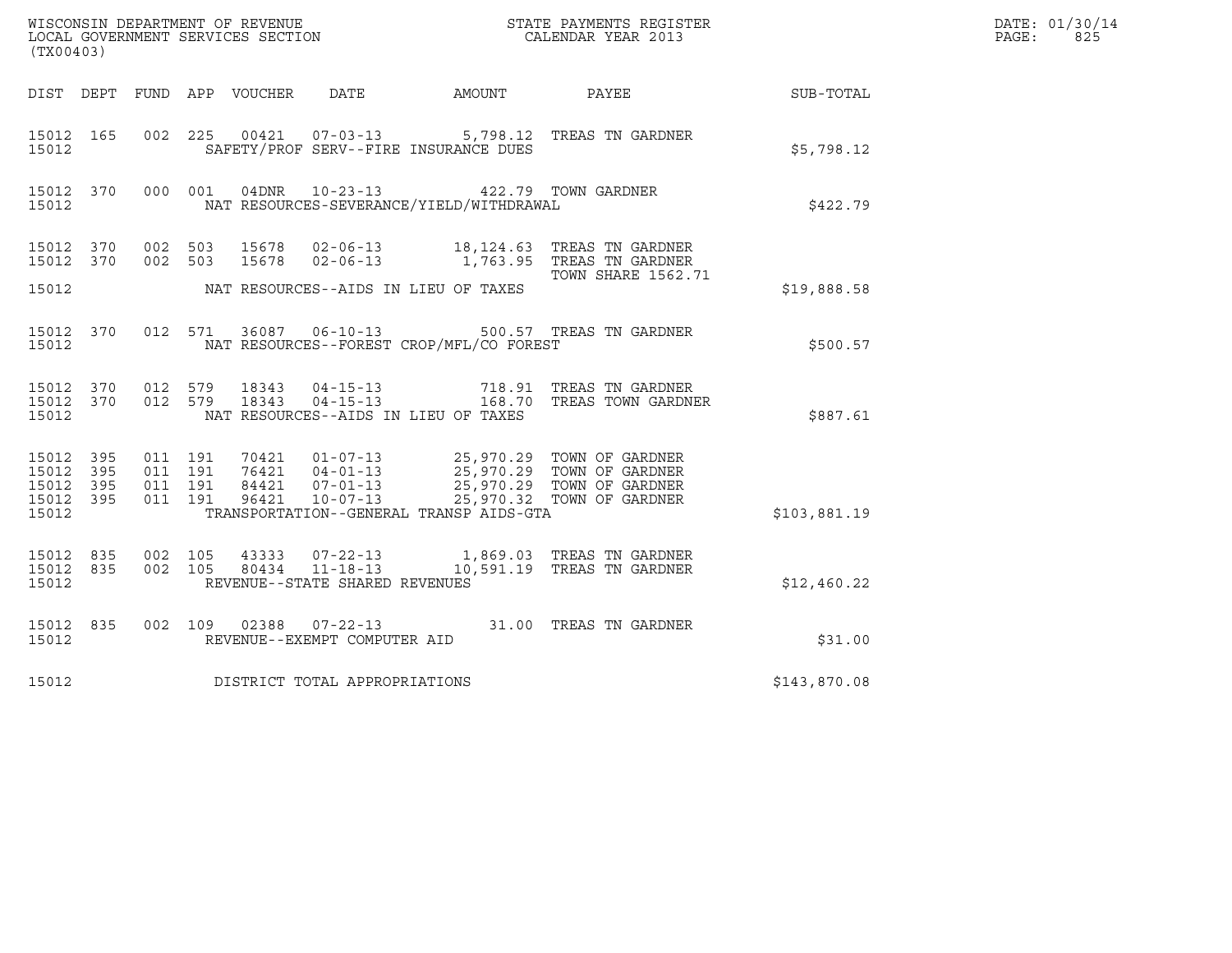| (TX00403) |  |  |                                      |                                          |                                                                                                                                                                                                                                         |              | DATE: 01/30/14<br>PAGE:<br>826 |
|-----------|--|--|--------------------------------------|------------------------------------------|-----------------------------------------------------------------------------------------------------------------------------------------------------------------------------------------------------------------------------------------|--------------|--------------------------------|
|           |  |  |                                      |                                          |                                                                                                                                                                                                                                         |              |                                |
| 15014     |  |  |                                      | SAFETY/PROF SERV--FIRE INSURANCE DUES    | 15014 165 002 225 00422 07-03-13 18,834.13 TREAS TN GIBRALTAR                                                                                                                                                                           | \$18,834.13  |                                |
| 15014     |  |  |                                      | NAT RESOURCES-SEVERANCE/YIELD/WITHDRAWAL | 15014 370 000 001 01DNR 03-13-13 53.13 TREAS TOWN GIBRALTAR                                                                                                                                                                             | \$53.13      |                                |
|           |  |  |                                      |                                          | 15014 370 002 503 15679 02-06-13 5,026.98 TREAS TN GIBRALTAR<br>TOWN SHARE 982.06                                                                                                                                                       |              |                                |
| 15014     |  |  |                                      | NAT RESOURCES--AIDS IN LIEU OF TAXES     |                                                                                                                                                                                                                                         | \$5,026.98   |                                |
|           |  |  |                                      |                                          | 15014 370 012 571 36088 06-10-13 592.37 TREAS TN GIBRALTAR                                                                                                                                                                              | \$592.37     |                                |
| 15014     |  |  | NAT RESOURCES--AIDS IN LIEU OF TAXES |                                          | 15014 370 012 579 18344 04-15-13     3,311.22 TREAS TN-GIBRALTAR<br>15014 370 012 579 18344 04-15-13     92.13 TREAS TOWN-GIBRALTAR                                                                                                     | \$3,403.35   |                                |
| 15014     |  |  |                                      | TRANSPORTATION--GENERAL TRANSP AIDS-GTA  | 15014 395 011 191 70422 01-07-13 26,896.48 TOWN OF GIBRALTAR<br>15014 395 011 191 76422 04-01-13 26,896.48 TOWN OF GIBRALTAR<br>15014 395 011 191 84422 07-01-13 26,896.48 TOWN OF GIBRALTAR<br>15014 395 011 191 96422 10-07-13 26,896 | \$107,585.94 |                                |
|           |  |  |                                      |                                          | 15014 455 002 231 00291 02-08-13 160.00 TREAS TN GIBRALTAR                                                                                                                                                                              | \$160.00     |                                |
| 15014     |  |  | REVENUE--STATE SHARED REVENUES       |                                          | 15014 835 002 105 43334 07-22-13 1,939.24 TREASTNGIBRALTAR<br>15014 835 002 105 80435 11-18-13 10,989.05 TREASTNGIBRALTAR                                                                                                               | \$12,928.29  |                                |
| 15014     |  |  | REVENUE--EXEMPT COMPUTER AID         |                                          | 15014 835 002 109 02389 07-22-13 381.00 TREAS TN GIBRALTAR                                                                                                                                                                              | \$381.00     |                                |
| 15014     |  |  |                                      | DOA-PAYMENT FOR MUNICIPAL SERVICES AID   | 15014 835 002 501 00001 02-01-13 2,849.36 TREAS TN GIBRALTAR                                                                                                                                                                            | \$2,849.36   |                                |
| 15014     |  |  | DISTRICT TOTAL APPROPRIATIONS        |                                          |                                                                                                                                                                                                                                         | \$151,814.55 |                                |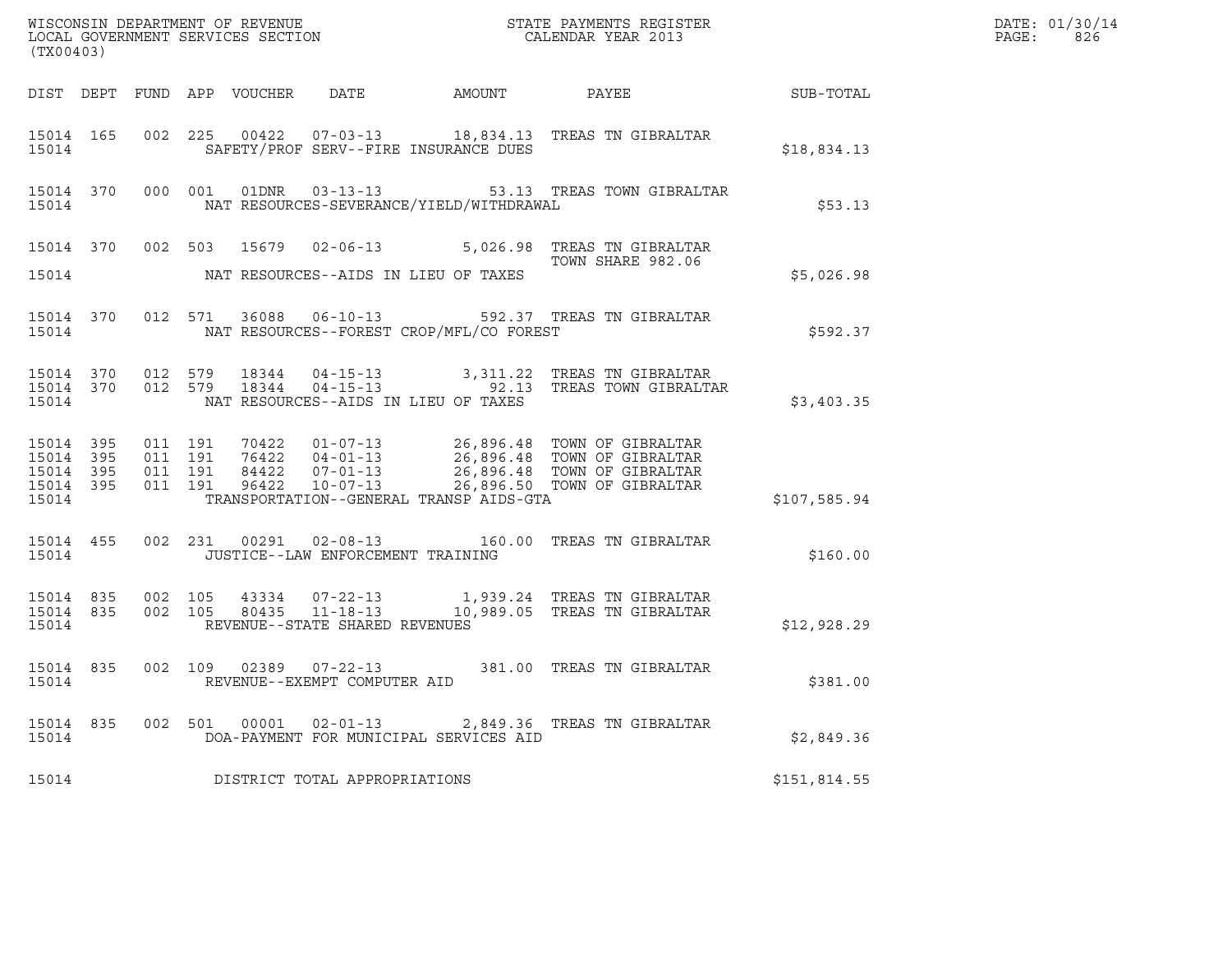| WISCONSIN DEPARTMENT OF REVENUE<br>LOCAL GOVERNMENT SERVICES SECTION<br>(TX00403)                                 |                                                                                                                                                                                                                             | STATE PAYMENTS REGISTER<br>CALENDAR YEAR 2013                   |              | DATE: 01/30/14<br>PAGE:<br>827 |
|-------------------------------------------------------------------------------------------------------------------|-----------------------------------------------------------------------------------------------------------------------------------------------------------------------------------------------------------------------------|-----------------------------------------------------------------|--------------|--------------------------------|
| DEPT<br>FUND<br>DIST                                                                                              | APP VOUCHER<br>DATE<br>AMOUNT                                                                                                                                                                                               | PAYEE                                                           | SUB-TOTAL    |                                |
| 002 225<br>15016<br>165<br>15016                                                                                  | 00423  07-03-13  5,571.04  TREAS TN JACKSONPORT<br>SAFETY/PROF SERV--FIRE INSURANCE DUES                                                                                                                                    |                                                                 | \$5,571.04   |                                |
| 370<br>000 001<br>15016<br>15016<br>370<br>000 001<br>15016                                                       | 01DNR<br>02DNR<br>$07 - 03 - 13$<br>NAT RESOURCES-SEVERANCE/YIELD/WITHDRAWAL                                                                                                                                                | 62.60 TREAS TOWN JACKSONPORT                                    | \$23,914.65  |                                |
| 370<br>012 571<br>15016<br>15016                                                                                  | 36089  06-10-13  455.17  TREAS TN JACKSONPORT<br>NAT RESOURCES--FOREST CROP/MFL/CO FOREST                                                                                                                                   |                                                                 | \$455.17     |                                |
| 15016<br>395<br>011 191<br>15016<br>395<br>011 191<br>395<br>191<br>15016<br>011<br>15016 395<br>011 191<br>15016 | 70423  01-07-13  24,864.16  TOWN OF JACKSONPORT<br>76423  04-01-13  24,864.16  TOWN OF JACKSONPORT<br>84423<br>07-01-13 24,864.16 TOWN OF JACKSONPORT<br>96423<br>$10 - 07 - 13$<br>TRANSPORTATION--GENERAL TRANSP AIDS-GTA | 24,864.18 TOWN OF JACKSONPORT                                   | \$99,456.66  |                                |
| 835<br>105<br>15016<br>002<br>15016 835<br>002 105<br>15016                                                       | 43335<br>$07 - 22 - 13$<br>80436 11-18-13<br>REVENUE--STATE SHARED REVENUES                                                                                                                                                 | 1,454.20 TREAS TN JACKSONPORT<br>8, 243.61 TREAS TN JACKSONPORT | \$9,697.81   |                                |
| 835<br>002 109<br>15016<br>15016                                                                                  | 02390  07-22-13  18.00 TREAS TN JACKSONPORT<br>REVENUE--EXEMPT COMPUTER AID                                                                                                                                                 |                                                                 | \$18.00      |                                |
| 15016                                                                                                             | DISTRICT TOTAL APPROPRIATIONS                                                                                                                                                                                               |                                                                 | \$139,113.33 |                                |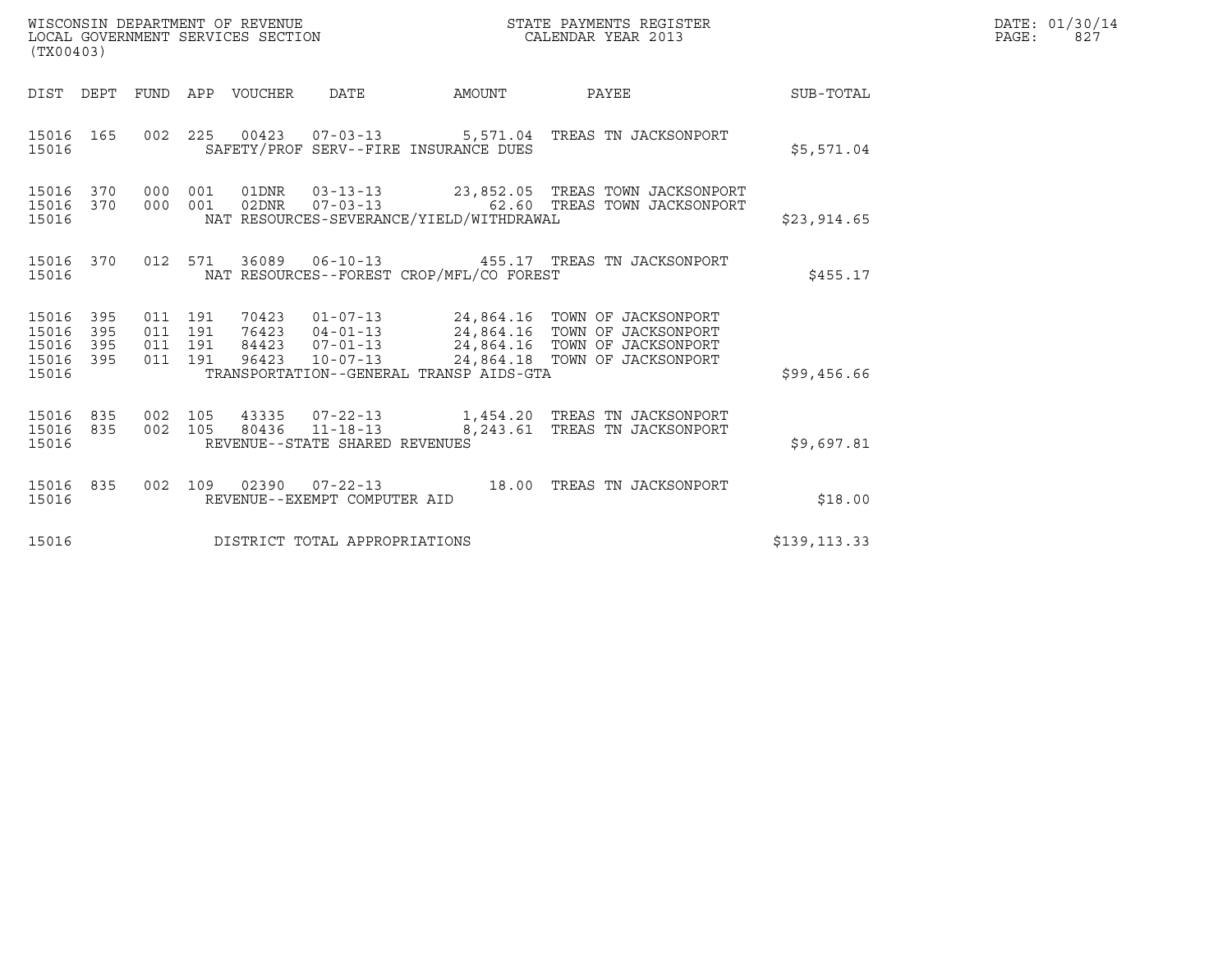| (TX00403)                                     |                               |                                          |         |                                 |                                                |                                          | WISCONSIN DEPARTMENT OF REVENUE ${\small \begin{array}{ll} \text{MISCONS} \\\text{LOCAL GOVERNMENT} \\\text{SERMENT} \\\text{SERVICES} \\\text{SECTION} \\\end{array} \end{array}}$                                               |              | DATE: 01/30/14<br>PAGE:<br>828 |
|-----------------------------------------------|-------------------------------|------------------------------------------|---------|---------------------------------|------------------------------------------------|------------------------------------------|-----------------------------------------------------------------------------------------------------------------------------------------------------------------------------------------------------------------------------------|--------------|--------------------------------|
|                                               |                               |                                          |         | DIST DEPT FUND APP VOUCHER DATE |                                                | AMOUNT                                   | PAYEE SUB-TOTAL                                                                                                                                                                                                                   |              |                                |
| 15018                                         | 15018 165                     |                                          |         |                                 |                                                | SAFETY/PROF SERV--FIRE INSURANCE DUES    | 002  225  00424  07-03-13  25,548.19  TREAS  TN LIBERTY GROVE                                                                                                                                                                     | \$25,548.19  |                                |
| 15018                                         | 15018 370                     |                                          |         |                                 |                                                | NAT RESOURCES-SEVERANCE/YIELD/WITHDRAWAL | 000 001 02DNR 07-03-13 24.75 TREAS TOWN LIBERTY GROVE                                                                                                                                                                             | \$24.75      |                                |
|                                               |                               |                                          |         |                                 |                                                |                                          | 15018 370 002 503 16207 02-21-13 9,291.83 TREAS TN LIBERTY GROVE 15018 370 002 503 16207 02-21-13 8,939.37 TREAS TN LIBERTY GROVE<br><b>TOWN SHARE 2980.50</b>                                                                    |              |                                |
| 15018                                         |                               |                                          |         |                                 |                                                | NAT RESOURCES--AIDS IN LIEU OF TAXES     |                                                                                                                                                                                                                                   | \$18,231.20  |                                |
| 15018                                         |                               |                                          |         |                                 |                                                | NAT RESOURCES--FOREST CROP/MFL/CO FOREST | 15018 370 012 571 36090 06-10-13 355.95 TREAS TN LIBERTY GROVE                                                                                                                                                                    | \$355.95     |                                |
| 15018<br>15018 370<br>15018                   | 15018 370<br>370<br>15018 370 |                                          |         |                                 |                                                | NAT RESOURCES--AIDS IN LIEU OF TAXES     | 012 579 18345 04-15-13 191.04 TREAS TN LIBERTY GROVE<br>012 579 18345 04-15-13 177.71 TREAS TN LIBERTY GROVE<br>012 579 18345 04-15-13 3,231.72 TREAS TOWN LIBERTY GROVE<br>012 579 18345 04-15-13 70.00 TREAS TOWN LIBERTY GROVE | \$3,670.47   |                                |
| 15018<br>15018<br>15018<br>15018 395<br>15018 | 395<br>395<br>395             | 011 191<br>011 191<br>011 191<br>011 191 |         |                                 |                                                | TRANSPORTATION--GENERAL TRANSP AIDS-GTA  | 70424   01-07-13   53,718.87   TOWN OF LIBERTY GROVE<br>76424   04-01-13   53,718.87   TOWN OF LIBERTY GROVE<br>84424   07-01-13   53,718.87   TOWN OF LIBERTY GROVE<br>96424   10-07-13   53,718.89   TOWN OF LIBERTY GROVE      | \$214,875.50 |                                |
| 15018                                         | 15018 395                     |                                          |         |                                 |                                                | TRANSPORTATION--LRIP/TRIP/MSIP GRANTS    | 011  278  97180  12-12-13  25,041.19  TREAS TN LIBERTY GROVE                                                                                                                                                                      | \$25,041.19  |                                |
| 15018                                         | 15018 835                     |                                          |         |                                 | REVENUE--STATE SHARED REVENUES                 |                                          | 002 105 80437 11-18-13 12,725.54 TREAS TN LIBERTY GROVE                                                                                                                                                                           | \$12,725.54  |                                |
| 15018 835<br>15018                            |                               |                                          | 002 109 | 02391                           | $07 - 22 - 13$<br>REVENUE--EXEMPT COMPUTER AID |                                          | 249.00 TREAS TN LIBERTY GROVE                                                                                                                                                                                                     | \$249.00     |                                |
| 15018 835<br>15018                            |                               |                                          |         | 002 501 00001                   | $02 - 01 - 13$                                 | DOA-PAYMENT FOR MUNICIPAL SERVICES AID   | 307.39 TREAS TN LIBERTY GROVE                                                                                                                                                                                                     | \$307.39     |                                |
| 15018                                         |                               |                                          |         |                                 | DISTRICT TOTAL APPROPRIATIONS                  |                                          |                                                                                                                                                                                                                                   | \$301,029.18 |                                |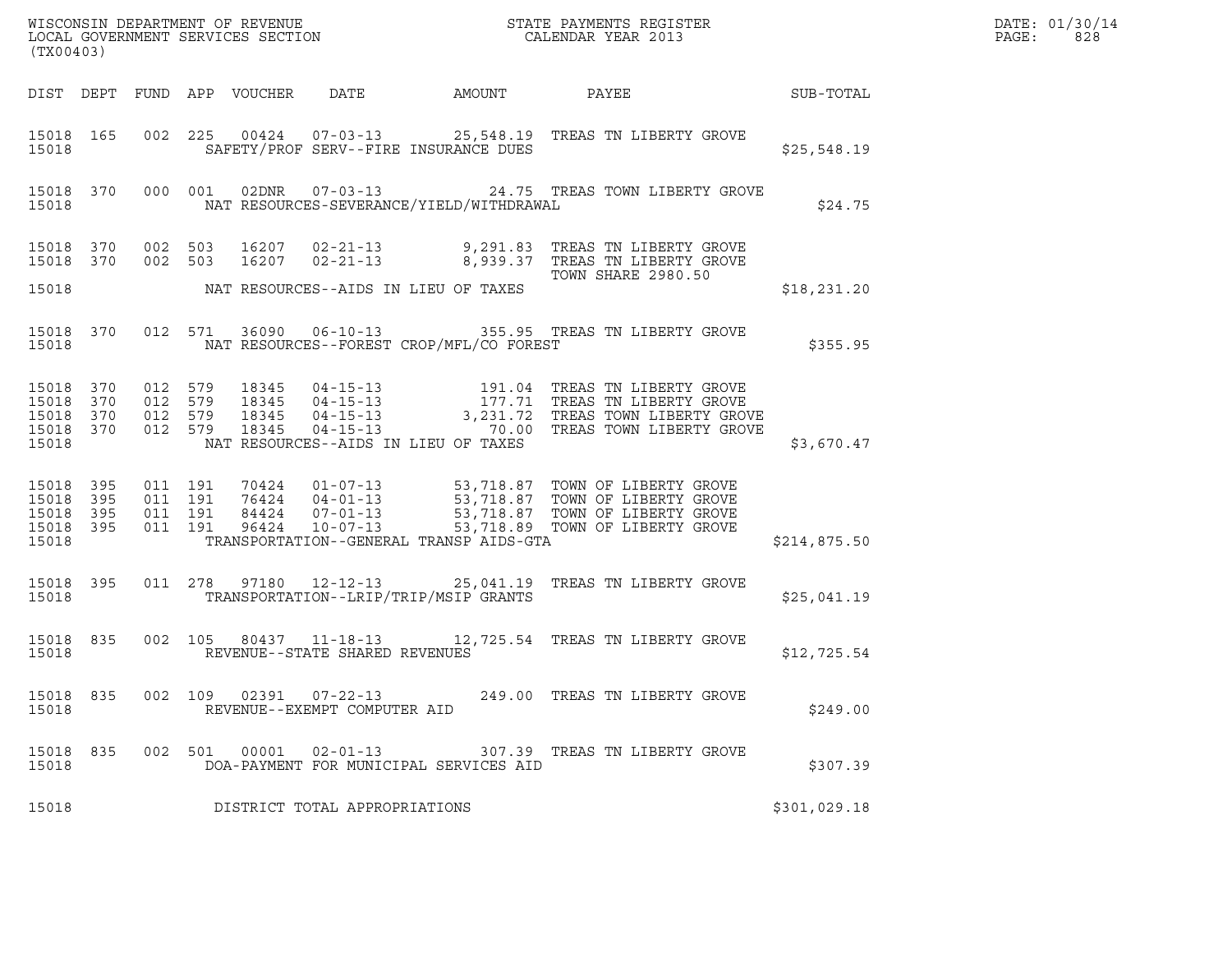| (TX00403)                                             |     |                                          |                                 |                                                     |                                          |                                                                                                                                                                                                      |              | DATE: 01/30/14<br>$\mathtt{PAGE}$ :<br>829 |
|-------------------------------------------------------|-----|------------------------------------------|---------------------------------|-----------------------------------------------------|------------------------------------------|------------------------------------------------------------------------------------------------------------------------------------------------------------------------------------------------------|--------------|--------------------------------------------|
|                                                       |     |                                          | DIST DEPT FUND APP VOUCHER DATE |                                                     |                                          | AMOUNT PAYEE SUB-TOTAL                                                                                                                                                                               |              |                                            |
| 15020 165<br>15020                                    |     |                                          |                                 |                                                     | SAFETY/PROF SERV--FIRE INSURANCE DUES    | 002 225 00425 07-03-13 9,112.94 TREAS TN NASEWAUPEE                                                                                                                                                  | \$9,112.94   |                                            |
| 15020 370<br>15020                                    |     |                                          |                                 |                                                     | NAT RESOURCES-SEVERANCE/YIELD/WITHDRAWAL | 000 001 04DNR 10-23-13 27.60 TOWN NASEWAUPEE                                                                                                                                                         | \$27.60      |                                            |
| 15020                                                 |     |                                          |                                 |                                                     | NAT RESOURCES--AIDS IN LIEU OF TAXES     | 15020 370 002 503 15680 02-06-13 586.50 TREAS TN NASEWAUPEE<br>TOWN SHARE 28.31                                                                                                                      | \$586.50     |                                            |
| 15020 370<br>15020                                    |     |                                          |                                 |                                                     | NAT RESOURCES--FOREST CROP/MFL/CO FOREST | 012 571 36091 06-10-13 277.49 TREAS TN NASEWAUPEE                                                                                                                                                    | \$277.49     |                                            |
| 15020                                                 |     |                                          |                                 |                                                     | NAT RESOURCES--AIDS IN LIEU OF TAXES     | $15020$ 370 012 579 18346 04-15-13 918.34 TREAS TN NASEWAUPEE<br>15020 370 012 579 18346 04-15-13 296.87 TREAS TOWN NASEWAUPEE                                                                       | \$1,215.21   |                                            |
| 15020 395<br>15020<br>15020 395<br>15020 395<br>15020 | 395 | 011 191<br>011 191<br>011 191<br>011 191 |                                 |                                                     | TRANSPORTATION--GENERAL TRANSP AIDS-GTA  | 70425  01-07-13  34,687.04  TOWN OF NASEWAUPEE<br>76425  04-01-13  34,687.04  TOWN OF NASEWAUPEE<br>84425  07-01-13  34,687.04  TOWN OF NASEWAUPEE<br>96425  10-07-13  34,687.06  TOWN OF NASEWAUPEE | \$138,748.18 |                                            |
| 15020 395<br>15020                                    |     |                                          |                                 |                                                     | TRANSPORTATION--LRIP/TRIP/MSIP GRANTS    | 011  278  69071  03-19-13  56,586.21  TREAS TN NASEWAUPEE                                                                                                                                            | \$56,586.21  |                                            |
| 15020                                                 |     |                                          |                                 | REVENUE--STATE SHARED REVENUES                      |                                          | $15020$ 835 002 105 43336 07-22-13 3,556.11 TREAS TN NASEWAUPEE<br>15020 835 002 105 80438 11-18-13 20,933.89 TREAS TN NASEWAUPEE                                                                    | \$24,490.00  |                                            |
| 15020 835<br>15020                                    |     |                                          |                                 | REVENUE--EXEMPT COMPUTER AID                        |                                          | 002 109 02392 07-22-13 60.00 TREAS TN NASEWAUPEE                                                                                                                                                     | \$60.00      |                                            |
| 15020 835<br>15020                                    |     |                                          |                                 |                                                     | DOA-PAYMENT FOR MUNICIPAL SERVICES AID   | 002 501 00001 02-01-13 559.32 TREAS TN NASEWAUPEE                                                                                                                                                    | \$559.32     |                                            |
| 15020 835<br>15020                                    |     |                                          |                                 | 021 363 35590 03-25-13<br>REVENUE--LOTTERY CREDIT - |                                          | 440.14 TREAS TN NASEWAUPEE                                                                                                                                                                           | \$440.14     |                                            |
| 15020                                                 |     |                                          |                                 | DISTRICT TOTAL APPROPRIATIONS                       |                                          |                                                                                                                                                                                                      | \$232,103.59 |                                            |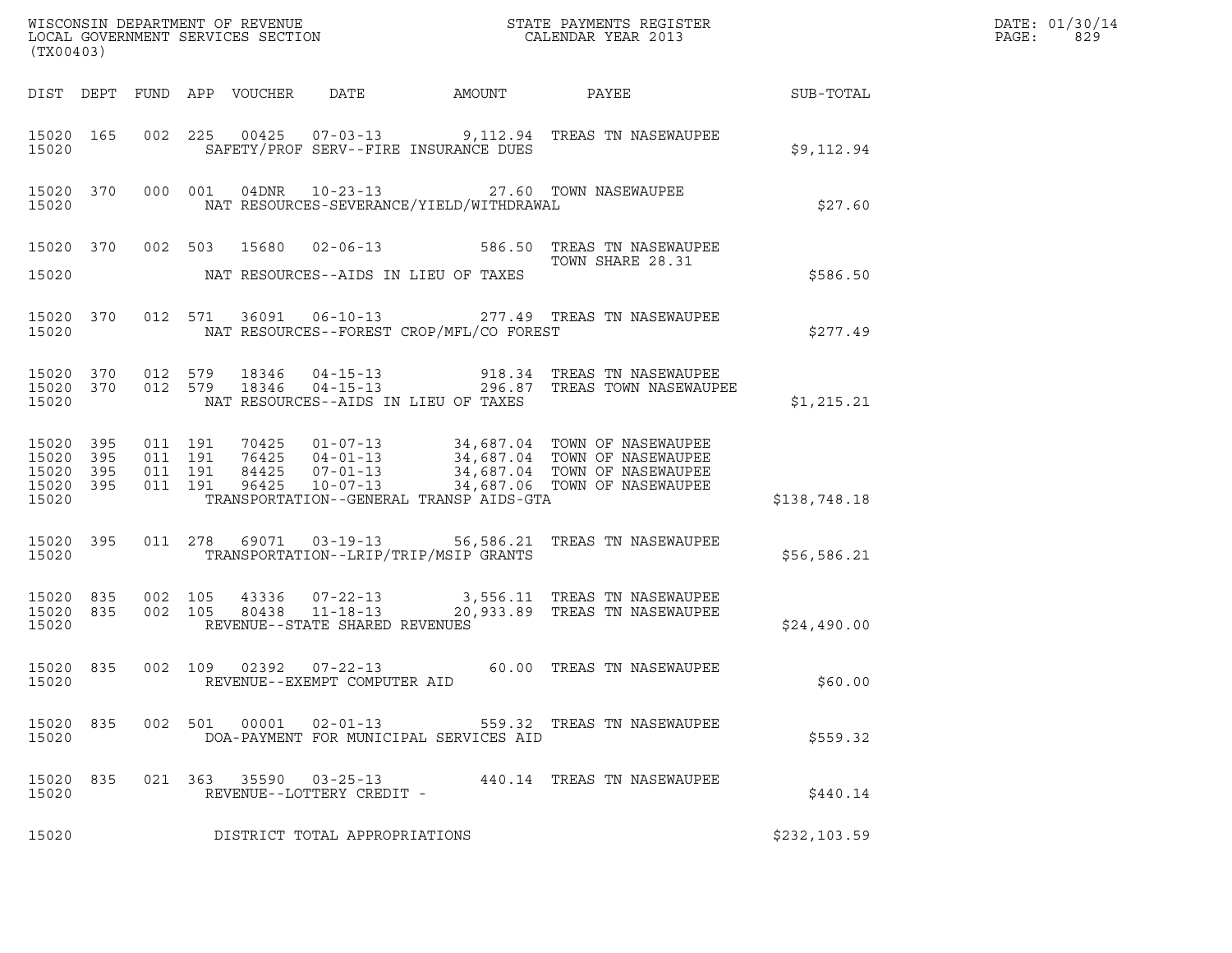| (TX00403)                   |                               |  |                                       |                                                | $\tt WISCONSIM DEPARTMENT OF REVENUE$ $\tt WISCONMIN SERS THE RAYMENT S REGISTERLOCAL GOVERNMENT SERVICES SECTION CALENDAR YEAR 2013$                                                                                                                                                                                                            |              | DATE: 01/30/14<br>$\mathtt{PAGE:}$<br>830 |
|-----------------------------|-------------------------------|--|---------------------------------------|------------------------------------------------|--------------------------------------------------------------------------------------------------------------------------------------------------------------------------------------------------------------------------------------------------------------------------------------------------------------------------------------------------|--------------|-------------------------------------------|
|                             |                               |  |                                       |                                                | DIST DEPT FUND APP VOUCHER DATE AMOUNT PAYEE SUB-TOTAL                                                                                                                                                                                                                                                                                           |              |                                           |
| 15022                       |                               |  | SAFETY/PROF SERV--FIRE INSURANCE DUES |                                                | 15022 165 002 225 00426 07-03-13 17,098.53 TREAS TN SEVASTOPOL                                                                                                                                                                                                                                                                                   | \$17,098.53  |                                           |
| 15022                       |                               |  |                                       | NAT RESOURCES-SEVERANCE/YIELD/WITHDRAWAL       | 15022 370 000 001 02DNR 07-03-13 23.57 TREAS TOWN SEVASTOPOL                                                                                                                                                                                                                                                                                     | \$23.57      |                                           |
|                             |                               |  |                                       |                                                | 15022 370 002 503 15681 02-06-13 78.11 TREAS TN SEVASTOPOL<br>15022 370 002 503 15681 02-06-13 7,143.23 TREAS TN SEVASTOPOL                                                                                                                                                                                                                      |              |                                           |
| 15022                       |                               |  | NAT RESOURCES--AIDS IN LIEU OF TAXES  |                                                | TOWN SHARE 549.19                                                                                                                                                                                                                                                                                                                                | \$7,221.34   |                                           |
|                             |                               |  |                                       | 15022 NAT RESOURCES--FOREST CROP/MFL/CO FOREST | 15022 370 012 571 36092 06-10-13 385.94 TREAS TN SEVASTOPOL                                                                                                                                                                                                                                                                                      | \$385.94     |                                           |
| 15022                       |                               |  | NAT RESOURCES--AIDS IN LIEU OF TAXES  |                                                | $\begin{array}{cccccccc} 15022 & 370 & 012 & 579 & 18347 & 04-15-13 & & 18.32 & \text{TREAS TN SEVASTOPOL} \\ 15022 & 370 & 012 & 579 & 18347 & 04-15-13 & & 9.34 & \text{TREAS TOWN SEVASTOPOL} \\ 15022 & 370 & 012 & 579 & 18347 & 04-15-13 & & 3,971.48 & \text{TREAS TOWN SEVASTOPOL} \\ 15022 & 370 & 012 & 579 & 18$                      | \$4,012.91   |                                           |
| 15022 395<br>15022<br>15022 | 395<br>15022 395<br>15022 395 |  |                                       | TRANSPORTATION--GENERAL TRANSP AIDS-GTA        | $\begin{array}{cccc} 011 & 191 & 70426 & 01\texttt{-}07\texttt{-}13 \\ 011 & 191 & 76426 & 04\texttt{-}01\texttt{-}13 \\ 011 & 191 & 84426 & 07\texttt{-}01\texttt{-}13 \\ 011 & 191 & 84426 & 07\texttt{-}01\texttt{-}13 \\ 011 & 191 & 96426 & 10\texttt{-}07\texttt{-}13 \\ \end{array} \qquad \qquad \begin{array}{c} 45\, ,\, 002\, .\, 12$ | \$180,008.51 |                                           |
| 15022 835<br>15022          |                               |  | REVENUE--STATE SHARED REVENUES        |                                                | $15022 835 002 105 43337 07-22-13 5,545.14 TREAS TN SEVASTOPOL15022 835 002 105 80439 11-18-13 40,058.04 TREAS TN SEVASTOPOL$                                                                                                                                                                                                                    | \$45,603.18  |                                           |
|                             |                               |  | 15022 REVENUE--EXEMPT COMPUTER AID    |                                                | 15022 835 002 109 02393 07-22-13 61.00 TREAS TN SEVASTOPOL                                                                                                                                                                                                                                                                                       | \$61.00      |                                           |
| 15022                       |                               |  |                                       | DOA-PAYMENT FOR MUNICIPAL SERVICES AID         | 15022 835 002 501 00001 02-01-13 1,031.72 TREAS TN SEVASTOPOL                                                                                                                                                                                                                                                                                    | \$1,031.72   |                                           |
| 15022                       |                               |  | DISTRICT TOTAL APPROPRIATIONS         |                                                |                                                                                                                                                                                                                                                                                                                                                  | \$255,446.70 |                                           |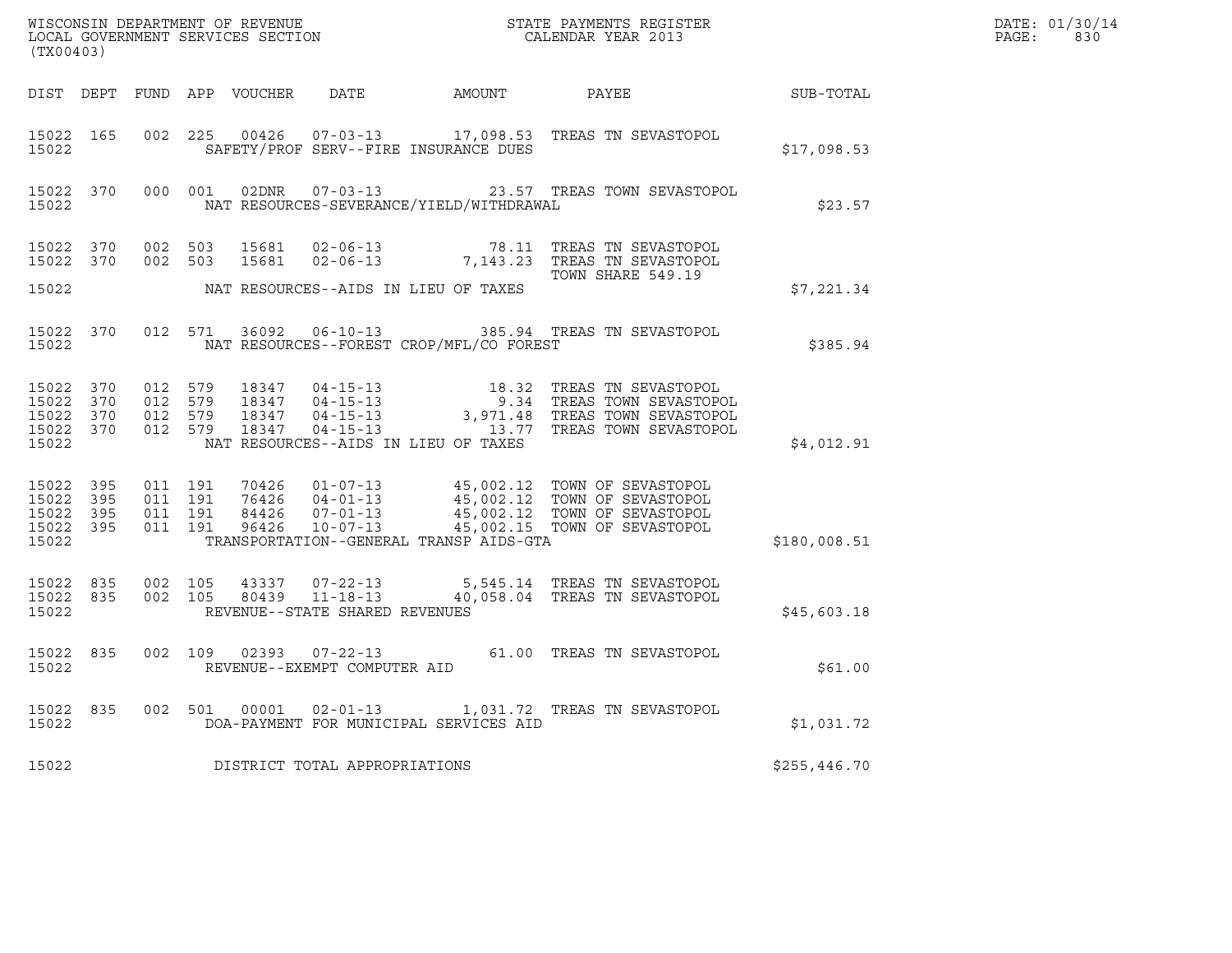| (TX00403)                                                 |           |                               |         | WISCONSIN DEPARTMENT OF REVENUE<br>LOCAL GOVERNMENT SERVICES SECTION |                                          | STATE PAYMENTS REGISTER<br>CALENDAR YEAR 2013                                                                                                                                                             |             | DATE: 01/30/14<br>$\mathtt{PAGE:}$<br>831 |
|-----------------------------------------------------------|-----------|-------------------------------|---------|----------------------------------------------------------------------|------------------------------------------|-----------------------------------------------------------------------------------------------------------------------------------------------------------------------------------------------------------|-------------|-------------------------------------------|
|                                                           |           |                               |         |                                                                      |                                          | DIST DEPT FUND APP VOUCHER DATE AMOUNT PAYEE TO SUB-TOTAL                                                                                                                                                 |             |                                           |
| 15024                                                     |           |                               |         |                                                                      | SAFETY/PROF SERV--FIRE INSURANCE DUES    | 15024 165 002 225 00427 07-03-13 4,185.06 TREAS TN STURGEON BAY                                                                                                                                           | \$4,185.06  |                                           |
| 15024                                                     |           |                               |         |                                                                      | NAT RESOURCES--FOREST CROP/MFL/CO FOREST | 15024 370 012 571 36093 06-10-13 321.22 TREAS TN STURGEON BAY                                                                                                                                             | \$321.22    |                                           |
| 15024                                                     |           |                               |         |                                                                      | NAT RESOURCES--AIDS IN LIEU OF TAXES     | 15024 370 012 579 18348 04-15-13 5.20 TREAS TOWN STURGEON BAY                                                                                                                                             | \$5.20      |                                           |
| 15024 395<br>15024 395<br>15024 395<br>15024 395<br>15024 |           | 011 191<br>011 191<br>011 191 | 011 191 |                                                                      | TRANSPORTATION--GENERAL TRANSP AIDS-GTA  | 70427  01-07-13  16,158.00 TOWN OF STURGEON BAY<br>76427  04-01-13  16,158.00 TOWN OF STURGEON BAY<br>84427  07-01-13  16,158.00 TOWN OF STURGEON BAY<br>96427  10-07-13  16,158.01  TOWN OF STURGEON BAY | \$64,632.01 |                                           |
| 15024                                                     | 15024 835 | 15024 835 002 105             |         | REVENUE--STATE SHARED REVENUES                                       |                                          | 43338  07-22-13  2,882.23  TREAS TN STURGEON BAY<br>002 105 80440 11-18-13 23,878.53 TREAS TN STURGEON BAY                                                                                                | \$26,760.76 |                                           |
| 15024                                                     |           |                               |         | REVENUE--EXEMPT COMPUTER AID                                         |                                          | 15024 835 002 109 02394 07-22-13 588.00 TREAS TN STURGEON BAY                                                                                                                                             | \$588.00    |                                           |
| 15024                                                     |           |                               |         | DISTRICT TOTAL APPROPRIATIONS                                        |                                          |                                                                                                                                                                                                           | \$96,492.25 |                                           |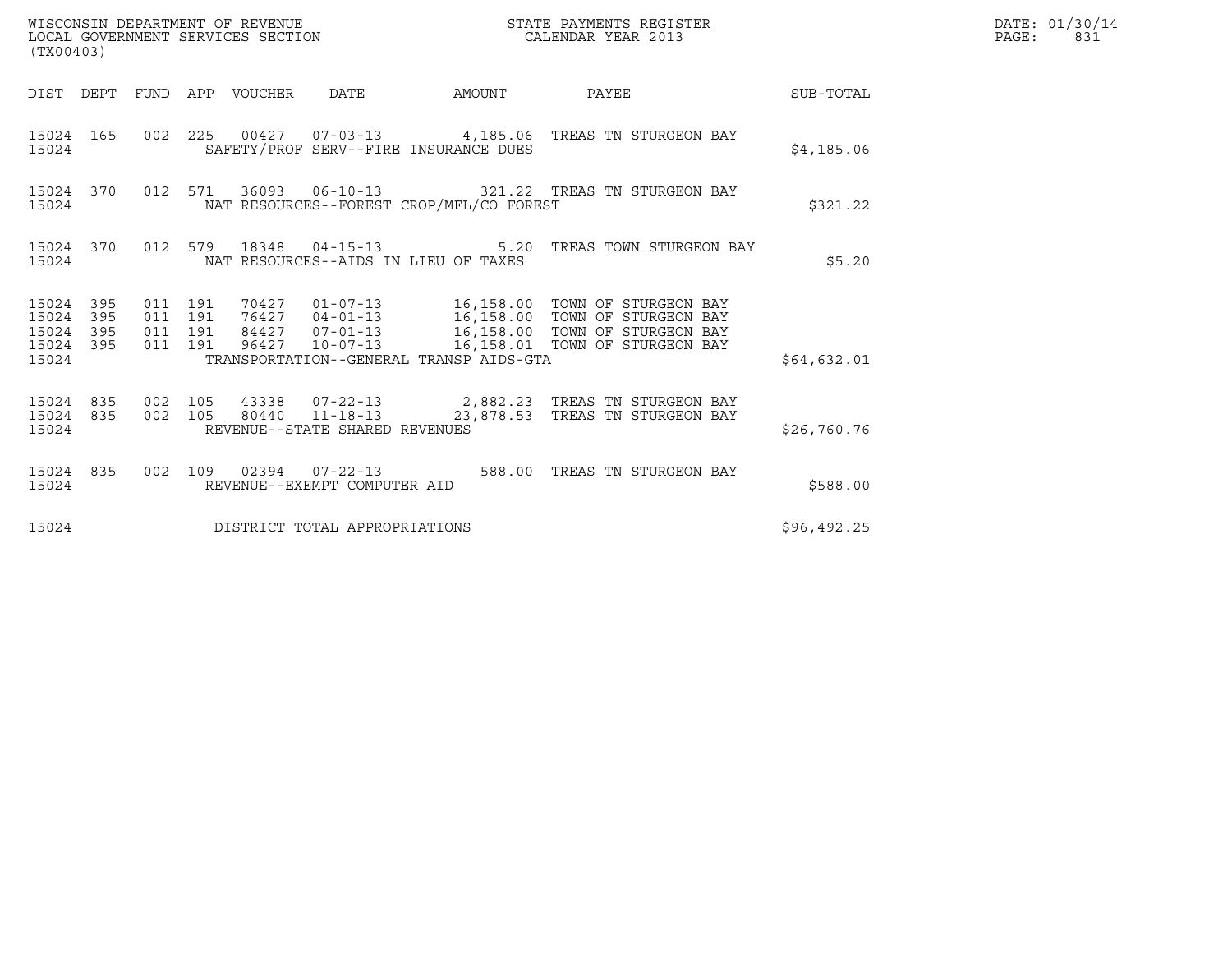| (TX00403)                                         |            |                                          |                                 | WISCONSIN DEPARTMENT OF REVENUE<br>LOCAL GOVERNMENT SERVICES SECTION |                                                                                                                                                                                                                                      | STATE PAYMENTS REGISTER<br>CALENDAR YEAR 2013                                                                                                                                                            |                        | DATE: 01/30/14<br>PAGE:<br>832 |
|---------------------------------------------------|------------|------------------------------------------|---------------------------------|----------------------------------------------------------------------|--------------------------------------------------------------------------------------------------------------------------------------------------------------------------------------------------------------------------------------|----------------------------------------------------------------------------------------------------------------------------------------------------------------------------------------------------------|------------------------|--------------------------------|
|                                                   |            |                                          | DIST DEPT FUND APP VOUCHER DATE |                                                                      |                                                                                                                                                                                                                                      |                                                                                                                                                                                                          | AMOUNT PAYEE SUB-TOTAL |                                |
| 15026 165<br>15026                                |            |                                          |                                 |                                                                      | 002 225 00428 07-03-13 3,902.36 TREAS TN UNION<br>SAFETY/PROF SERV--FIRE INSURANCE DUES                                                                                                                                              |                                                                                                                                                                                                          | \$3,902.36             |                                |
| 15026                                             |            |                                          |                                 |                                                                      | 15026 370 000 001 04DNR 10-23-13 400.86 TOWN UNION<br>NAT RESOURCES-SEVERANCE/YIELD/WITHDRAWAL                                                                                                                                       |                                                                                                                                                                                                          | \$400.86               |                                |
| 15026                                             |            |                                          |                                 |                                                                      | 15026 370 012 571 36094 06-10-13 176.34 TREAS TN UNION<br>NAT RESOURCES--FOREST CROP/MFL/CO FOREST                                                                                                                                   |                                                                                                                                                                                                          | \$176.34               |                                |
| 15026 395<br>15026<br>15026<br>15026 395<br>15026 | 395<br>395 | 011 191<br>011 191<br>011 191<br>011 191 |                                 |                                                                      | 70428   01-07-13   19,597.88   TOWN OF UNION<br>76428   04-01-13   19,597.88   TOWN OF UNION<br>84428   07-01-13   19,597.88   TOWN OF UNION<br>96428  10-07-13  19,597.89  TOWN OF UNION<br>TRANSPORTATION--GENERAL TRANSP AIDS-GTA |                                                                                                                                                                                                          | \$78,391.53            |                                |
| 15026                                             |            |                                          |                                 | REVENUE--STATE SHARED REVENUES                                       |                                                                                                                                                                                                                                      | $\begin{array}{cccccccc} 15026 & 835 & 002 & 105 & 43339 & 07-22-13 & & 1,415.49 & \text{TREAS TN UNION} \\ 15026 & 835 & 002 & 105 & 80441 & 11-18-13 & & 8,021.10 & \text{TREAS TN UNION} \end{array}$ | \$9,436.59             |                                |
| 15026                                             |            |                                          |                                 | REVENUE--EXEMPT COMPUTER AID                                         |                                                                                                                                                                                                                                      | 15026 835 002 109 02395 07-22-13 1.00 TREAS TN UNION                                                                                                                                                     | \$1.00                 |                                |
| 15026                                             |            |                                          |                                 | DISTRICT TOTAL APPROPRIATIONS                                        |                                                                                                                                                                                                                                      |                                                                                                                                                                                                          | \$92,308.68            |                                |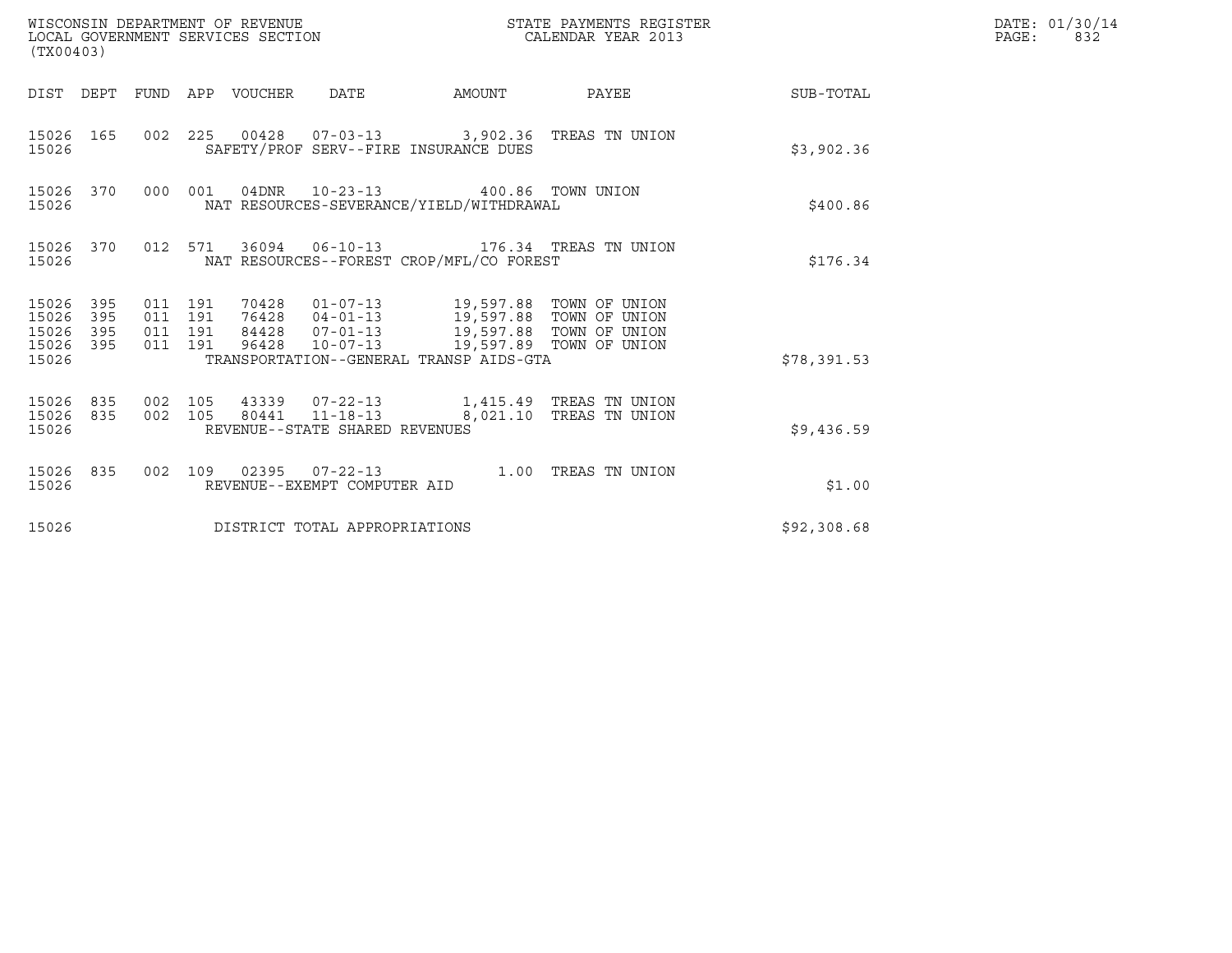|                                                                                   | ${\tt WISCOONSIM\ DEPARTMENT\ OF\ REVENUE}\ {\tt LOCALENDAR\ VERA}$ LOCAL GOVERNMENT SERVICES SECTION ${\tt LOCALENDAR\ VERAR\ 2013}$<br>(TX00403) |                                                                      |                          |                                                                      |                                                                                                                                                                 |                                                              |                                                                                                                                                                                                                              |                  | DATE: 01/30/14<br>PAGE:<br>833 |
|-----------------------------------------------------------------------------------|----------------------------------------------------------------------------------------------------------------------------------------------------|----------------------------------------------------------------------|--------------------------|----------------------------------------------------------------------|-----------------------------------------------------------------------------------------------------------------------------------------------------------------|--------------------------------------------------------------|------------------------------------------------------------------------------------------------------------------------------------------------------------------------------------------------------------------------------|------------------|--------------------------------|
|                                                                                   |                                                                                                                                                    |                                                                      |                          | DIST DEPT FUND APP VOUCHER                                           | DATE                                                                                                                                                            | AMOUNT                                                       | PAYEE                                                                                                                                                                                                                        | <b>SUB-TOTAL</b> |                                |
| 15028 165<br>15028                                                                |                                                                                                                                                    |                                                                      |                          |                                                                      |                                                                                                                                                                 | SAFETY/PROF SERV--FIRE INSURANCE DUES                        | 002 225 00429 07-03-13 8,144.67 TREAS TN WASHINGTON                                                                                                                                                                          | \$8,144.67       |                                |
| 15028                                                                             | 15028 370                                                                                                                                          |                                                                      |                          |                                                                      |                                                                                                                                                                 | NAT RESOURCES-SEVERANCE/YIELD/WITHDRAWAL                     | 000 001 01DNR 03-13-13 388.83 TREAS TOWN WASHINGTON                                                                                                                                                                          | \$388.83         |                                |
| 15028 370<br>15028 370                                                            |                                                                                                                                                    | 002 503<br>002 503                                                   |                          | 15682<br>15682                                                       | $02 - 06 - 13$                                                                                                                                                  |                                                              | 02-06-13 36,503.39 TREAS TN WASHINGTON<br>4,089.86 TREAS TN WASHINGTON<br>TOWN SHARE 10499.33                                                                                                                                |                  |                                |
| 15028                                                                             |                                                                                                                                                    |                                                                      |                          |                                                                      |                                                                                                                                                                 | NAT RESOURCES--AIDS IN LIEU OF TAXES                         |                                                                                                                                                                                                                              | \$40,593.25      |                                |
| 15028 370<br>15028                                                                |                                                                                                                                                    |                                                                      |                          | 012 571 36095                                                        |                                                                                                                                                                 | NAT RESOURCES--FOREST CROP/MFL/CO FOREST                     | 06-10-13 278.54 TREAS TN WASHINGTON                                                                                                                                                                                          | \$278.54         |                                |
| 15028 370<br>15028                                                                | 15028 370                                                                                                                                          | 012 579<br>012 579                                                   |                          | 18349<br>18349                                                       | $04 - 15 - 13$<br>$04 - 15 - 13$                                                                                                                                | NAT RESOURCES--AIDS IN LIEU OF TAXES                         | 62.63 TREAS TN WASHINGTON<br>2,037.11 TREAS TOWN WASHINGTO<br>2,037.11 TREAS TOWN WASHINGTON                                                                                                                                 | \$2,099.74       |                                |
| 15028<br>15028<br>15028<br>15028 395<br>15028                                     | 395<br>395<br>395                                                                                                                                  | 011 191<br>011 191<br>011 191<br>011 191                             |                          | 96429                                                                | $10 - 07 - 13$                                                                                                                                                  | TRANSPORTATION--GENERAL TRANSP AIDS-GTA                      | 70429  01-07-13  30,437.16  TOWN OF WASHINGTON<br>76429  04-01-13  30,437.16  TOWN OF WASHINGTON<br>84429  07-01-13  30,437.16  TOWN OF WASHINGTON<br>30,437.19 TOWN OF WASHINGTON                                           | \$121,748.67     |                                |
| 15028 395<br>15028<br>15028 395<br>15028                                          | 395                                                                                                                                                | 011 905<br>011 905<br>011 905                                        |                          | 92441<br>97575<br>97575                                              | 12-19-13<br>12-19-13                                                                                                                                            | TRANSPORTATION-HARBOR BOND CLEARING ACCT                     | 10-30-13 85,264.63 TREAS TN WASHINGTON<br>827,229.20 TREAS TN WASHINGTON<br>170,537.16 TREAS TN WASHINGTON                                                                                                                   | \$1,083,030.99   |                                |
| 15028 395<br>15028<br>15028<br>15028<br>15028<br>15028<br>15028<br>15028<br>15028 | 395<br>395<br>395<br>395<br>395<br>395<br>395                                                                                                      | 011 961<br>011 961<br>011 961<br>011<br>011<br>011<br>011<br>011 961 | 961<br>961<br>961<br>961 | 72654<br>75866<br>78127<br>81434<br>85025<br>86517<br>91338<br>94818 | $05 - 28 - 13$<br>$06 - 20 - 13$<br>$07 - 19 - 13$<br>$08 - 21 - 13$<br>$09 - 06 - 13$<br>$10 - 21 - 13$<br>$11 - 19 - 13$<br>TRANSPORTATION--HARBOR ASSISTANCE | 12,779.41<br>21,590.24<br>4,914.40<br>25,930.81<br>28,600.37 | 04-24-13 32, 229.22 TREAS TN WASHINGTON<br>39,600.56 TREAS TN WASHINGTON<br>17,054.99 TREAS TN WASHINGTON<br>TREAS TN WASHINGTON<br>TREAS TN WASHINGTON<br>TREAS TN WASHINGTON<br>TREAS TN WASHINGTON<br>TREAS TN WASHINGTON | \$182,700.00     |                                |
| 15028<br>15028                                                                    | 455                                                                                                                                                | 002 231                                                              |                          | 00620                                                                | $02 - 19 - 13$<br>JUSTICE--LAW ENFORCEMENT TRAINING                                                                                                             |                                                              | 320.00 TREAS TN WASHINGTON                                                                                                                                                                                                   | \$320.00         |                                |
| 15028<br>15028                                                                    | 505                                                                                                                                                | 002 142                                                              |                          | 02980                                                                | $10 - 29 - 13$<br>DOA--FEDERAL ENERGY GRANTS                                                                                                                    |                                                              | 30,000.00 TREAS TN WASHINGTON                                                                                                                                                                                                | \$30,000.00      |                                |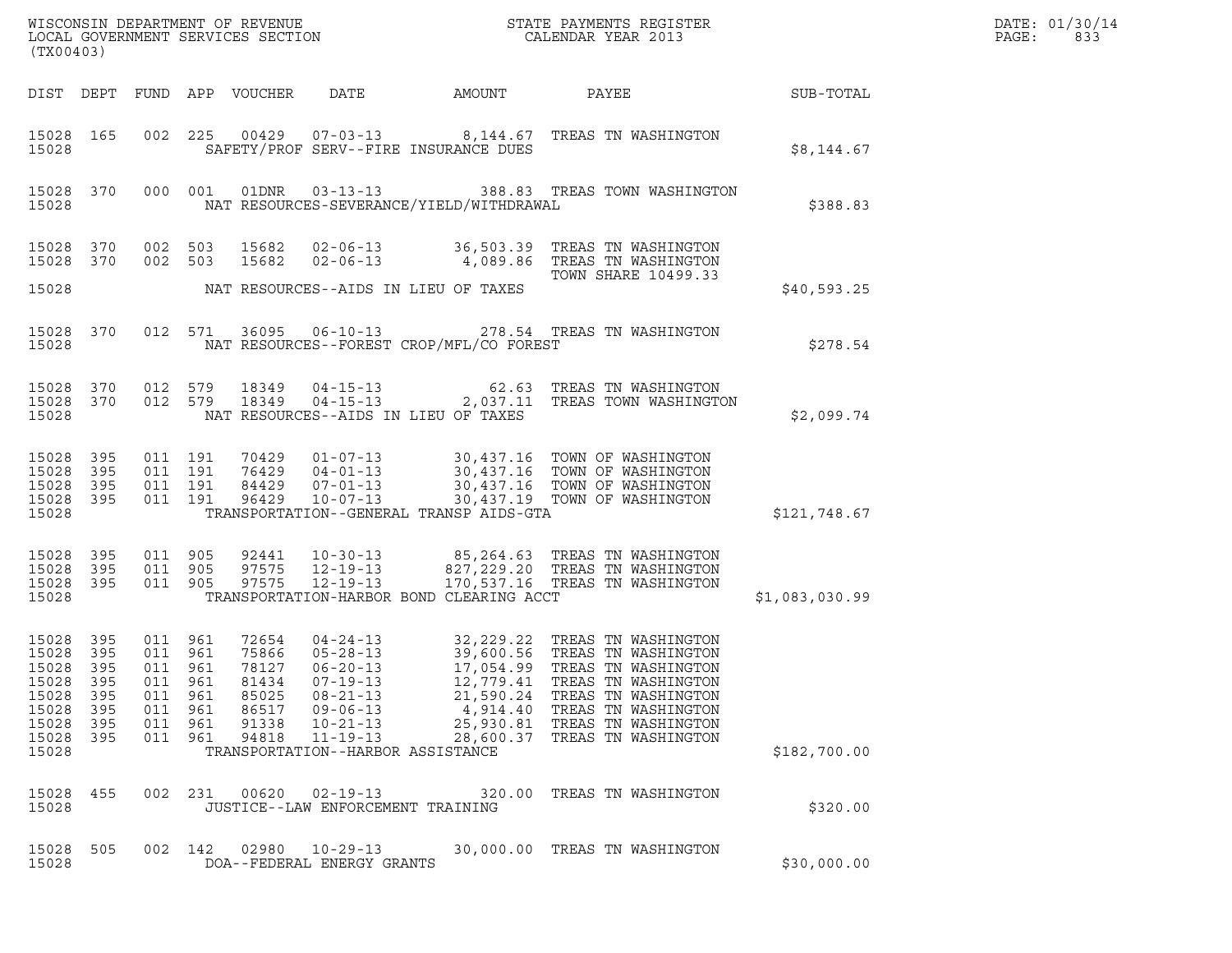| (TX00403)               |            |                |     | WISCONSIN DEPARTMENT OF REVENUE<br>LOCAL GOVERNMENT SERVICES SECTION |                                          |        | STATE PAYMENTS REGISTER<br>CALENDAR YEAR 2013                                                     |                | DATE: 01/30/14<br>PAGE:<br>834 |
|-------------------------|------------|----------------|-----|----------------------------------------------------------------------|------------------------------------------|--------|---------------------------------------------------------------------------------------------------|----------------|--------------------------------|
| DIST                    | DEPT       | FUND           |     | APP VOUCHER                                                          | DATE                                     | AMOUNT | PAYEE                                                                                             | SUB-TOTAL      |                                |
| 15028<br>15028          | 505        | 002            | 650 | 06369                                                                | DOA--JUSTICE-ASSISTANCE-FEDERAL ARRA FDS |        |                                                                                                   | \$968.78       |                                |
| 15028<br>15028<br>15028 | 835<br>835 | 002<br>002 105 | 105 |                                                                      | REVENUE--STATE SHARED REVENUES           |        | 43340  07-22-13  2,508.58  TREAS TN WASHINGTON<br>80442  11-18-13  14,527.59  TREAS TN WASHINGTON | \$17,036.17    |                                |
| 15028 835<br>15028      |            | 002 109        |     |                                                                      | REVENUE--EXEMPT COMPUTER AID             |        | 02396  07-22-13  189.00 TREAS TN WASHINGTON                                                       | \$189.00       |                                |
| 15028 835<br>15028      |            | 002 501        |     |                                                                      | DOA-PAYMENT FOR MUNICIPAL SERVICES AID   |        | 00001  02-01-13  1,452.66  TREAS TN WASHINGTON                                                    | \$1,452.66     |                                |
| 15028                   |            |                |     |                                                                      | DISTRICT TOTAL APPROPRIATIONS            |        |                                                                                                   | \$1,488,951.30 |                                |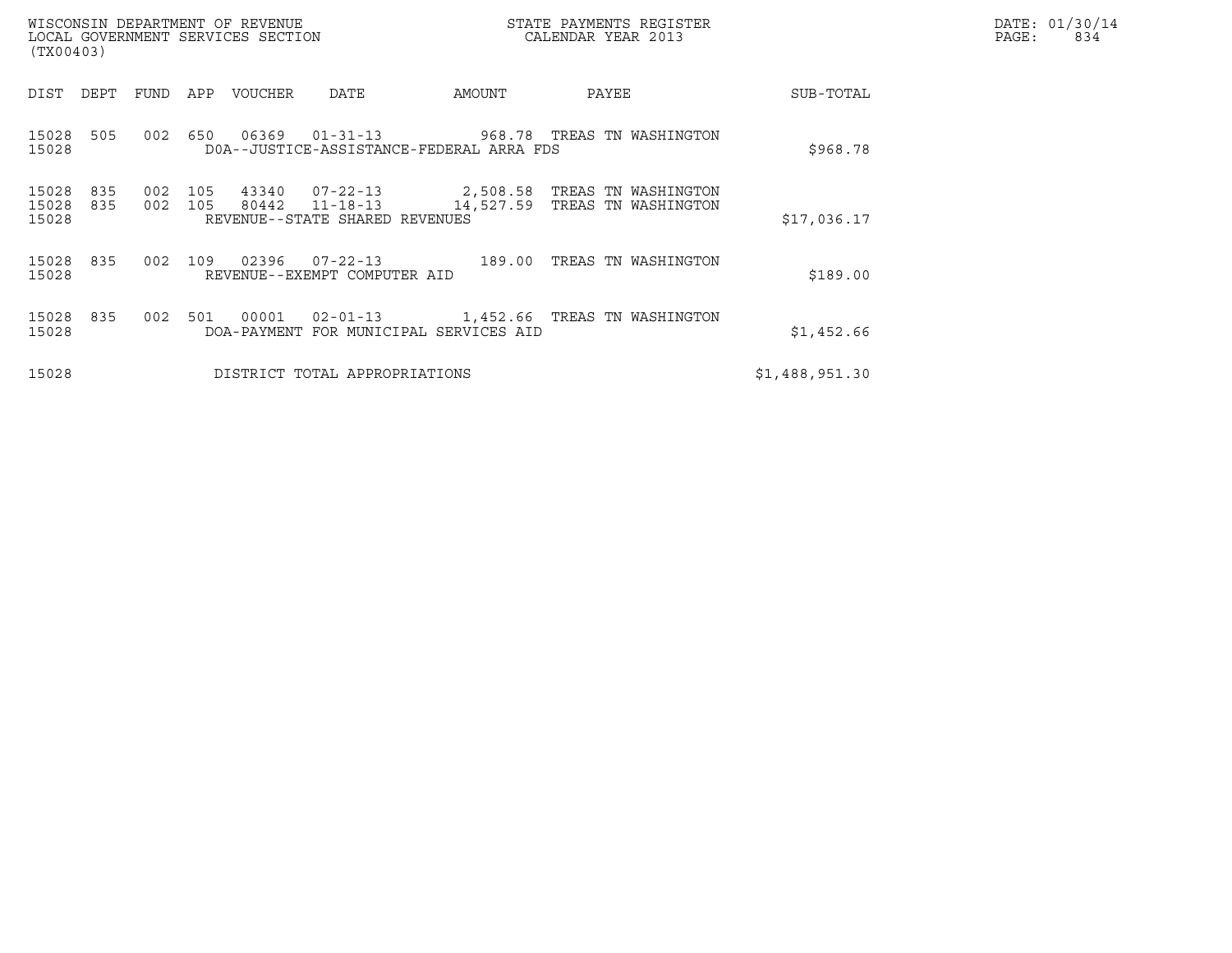| (TX00403)                                     |                   |                                          |  |                                 |                                |                                          |                                                                                                                                                                                                                        |             | DATE: 01/30/14<br>PAGE: 835 |
|-----------------------------------------------|-------------------|------------------------------------------|--|---------------------------------|--------------------------------|------------------------------------------|------------------------------------------------------------------------------------------------------------------------------------------------------------------------------------------------------------------------|-------------|-----------------------------|
|                                               |                   |                                          |  | DIST DEPT FUND APP VOUCHER DATE |                                |                                          | AMOUNT PAYEE                                                                                                                                                                                                           | SUB-TOTAL   |                             |
| 15118                                         |                   |                                          |  |                                 |                                | SAFETY/PROF SERV--FIRE INSURANCE DUES    | 15118  165  002  225  00430  07-03-13  10,147.66  TREAS VIL EGG HARBOR                                                                                                                                                 | \$10,147.66 |                             |
| 15118                                         |                   |                                          |  |                                 |                                | NAT RESOURCES--FOREST CROP/MFL/CO FOREST | 15118 370 012 571 36096 06-10-13 9.47 TREAS VIL EGG HARBOR                                                                                                                                                             | \$9.47      |                             |
| 15118<br>15118<br>15118<br>15118 395<br>15118 | 395<br>395<br>395 | 011 191<br>011 191<br>011 191<br>011 191 |  |                                 |                                | TRANSPORTATION--GENERAL TRANSP AIDS-GTA  | 70430  01-07-13  8,702.65  VILLAGE OF EGG HARBOR<br>76430 04-01-13 8,702.65 VILLAGE OF EGG HARBOR<br>84430 07-01-13 8,702.65 VILLAGE OF EGG HARBOR<br>96430 10-07-13 8,702.65 VILLAGE OF EGG HARBOR                    | \$34,810.62 |                             |
| 15118                                         |                   |                                          |  |                                 | REVENUE--STATE SHARED REVENUES |                                          | $\begin{array}{cccccccc} 15118 & 835 & 002 & 105 & 43341 & 07-22-13 & & & 516.75 & \text{TREAS VII EGG HARBOR} \\ 15118 & 835 & 002 & 105 & 80443 & 11-18-13 & & & 2,928.25 & \text{TREAS VII EGG HARBOR} \end{array}$ | \$3,445.00  |                             |
| 15118                                         |                   |                                          |  |                                 | REVENUE--EXEMPT COMPUTER AID   |                                          | 15118 835 002 109 02397 07-22-13 412.00 TREAS VIL EGG HARBOR                                                                                                                                                           | \$412.00    |                             |
| 15118                                         |                   |                                          |  |                                 | DISTRICT TOTAL APPROPRIATIONS  |                                          |                                                                                                                                                                                                                        | \$48,824.75 |                             |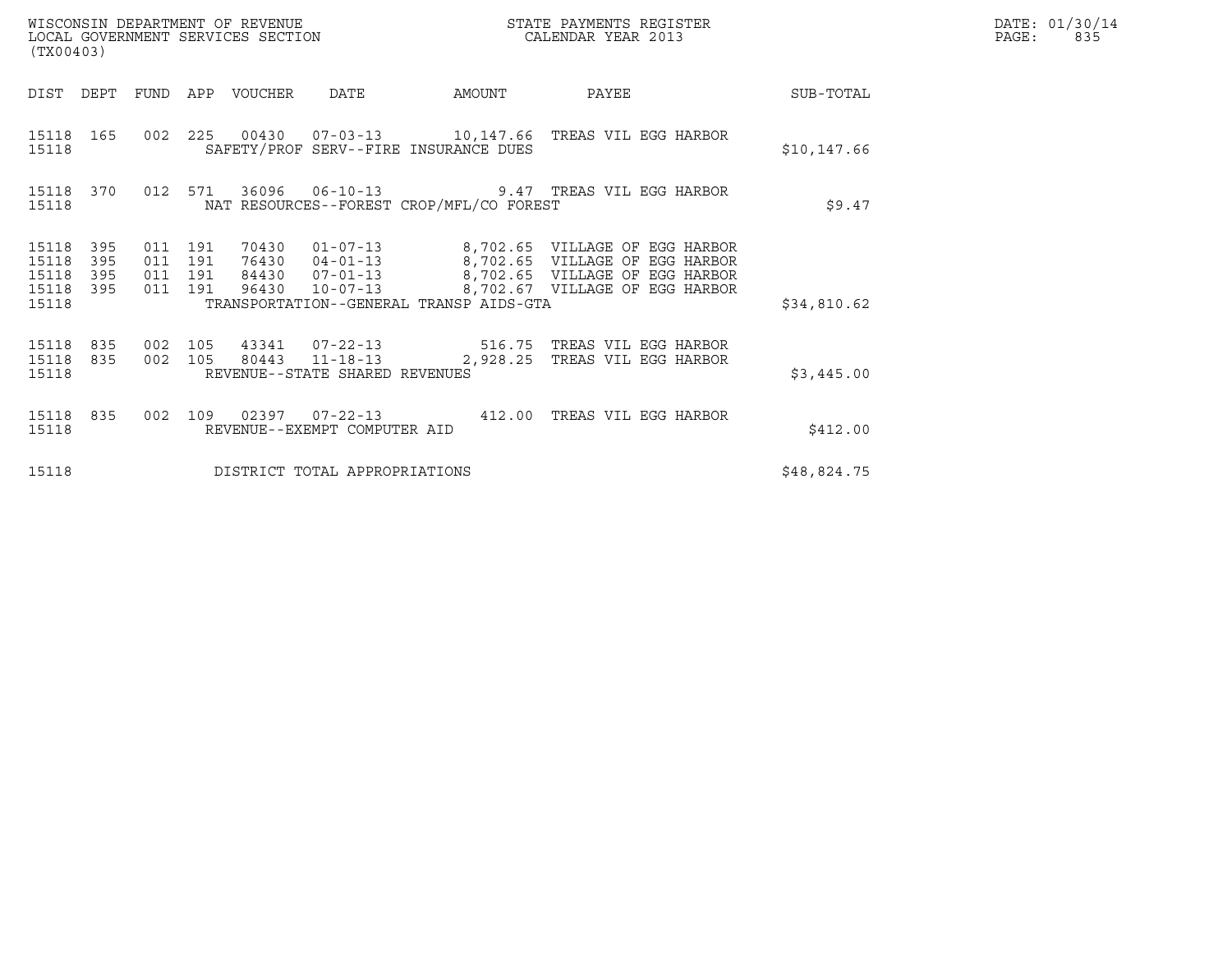|       | DATE: 01/30/14 |
|-------|----------------|
| PAGE: | 836            |

| WISCONSIN DEPARTMENT OF REVENUE<br>LOCAL GOVERNMENT SERVICES SECTION<br>(TX00403) |                                                                   |                                                     |                                          |                  |                                |                                         | STATE PAYMENTS REGISTER<br>CALENDAR YEAR 2013                                                                                                                                           |             | DATE: 01/30/14<br>PAGE:<br>836 |
|-----------------------------------------------------------------------------------|-------------------------------------------------------------------|-----------------------------------------------------|------------------------------------------|------------------|--------------------------------|-----------------------------------------|-----------------------------------------------------------------------------------------------------------------------------------------------------------------------------------------|-------------|--------------------------------|
| DIST DEPT                                                                         |                                                                   |                                                     |                                          | FUND APP VOUCHER | DATE                           | AMOUNT                                  | PAYEE                                                                                                                                                                                   | SUB-TOTAL   |                                |
| 15121 165<br>15121                                                                |                                                                   |                                                     | 002 225                                  |                  |                                | SAFETY/PROF SERV--FIRE INSURANCE DUES   | 00431  07-03-13  8,929.35  TREAS VIL EPHRAIM                                                                                                                                            | \$8,929.35  |                                |
| 15121 370                                                                         |                                                                   | 002 503                                             |                                          |                  |                                | 15683  02-06-13  5,344.96               | TREAS VIL EPHRAIM                                                                                                                                                                       |             |                                |
| 15121                                                                             | <b>TOWN SHARE 1436.89</b><br>NAT RESOURCES--AIDS IN LIEU OF TAXES |                                                     |                                          |                  |                                |                                         |                                                                                                                                                                                         | \$5,344.96  |                                |
| 15121 370<br>15121                                                                |                                                                   | 012 571<br>NAT RESOURCES--FOREST CROP/MFL/CO FOREST |                                          |                  |                                |                                         |                                                                                                                                                                                         | \$10.00     |                                |
| 15121<br>15121<br>15121<br>15121 395                                              | 395<br>395<br>395                                                 |                                                     | 011 191<br>011 191<br>011 191<br>011 191 | 96431            |                                |                                         | 70431  01-07-13  8,440.40  VILLAGE OF EPHRAIM<br>76431  04-01-13  8,440.40  VILLAGE OF EPHRAIM<br>84431  07-01-13  8,440.40  VILLAGE OF EPHRAIM<br>10-07-13 8,440.43 VILLAGE OF EPHRAIM |             |                                |
| 15121                                                                             |                                                                   |                                                     |                                          |                  |                                | TRANSPORTATION--GENERAL TRANSP AIDS-GTA |                                                                                                                                                                                         | \$33,761.63 |                                |
| 15121<br>15121<br>15121                                                           | 835<br>835                                                        | 002<br>002                                          | 105<br>105                               |                  | REVENUE--STATE SHARED REVENUES |                                         | 43342  07-22-13  584.34  TREAS VIL EPHRAIM<br>80444  11-18-13  3,311.29  TREAS VIL EPHRAIM                                                                                              | \$3,895.63  |                                |
| DISTRICT TOTAL APPROPRIATIONS<br>15121                                            |                                                                   |                                                     |                                          |                  |                                |                                         |                                                                                                                                                                                         | \$51,941.57 |                                |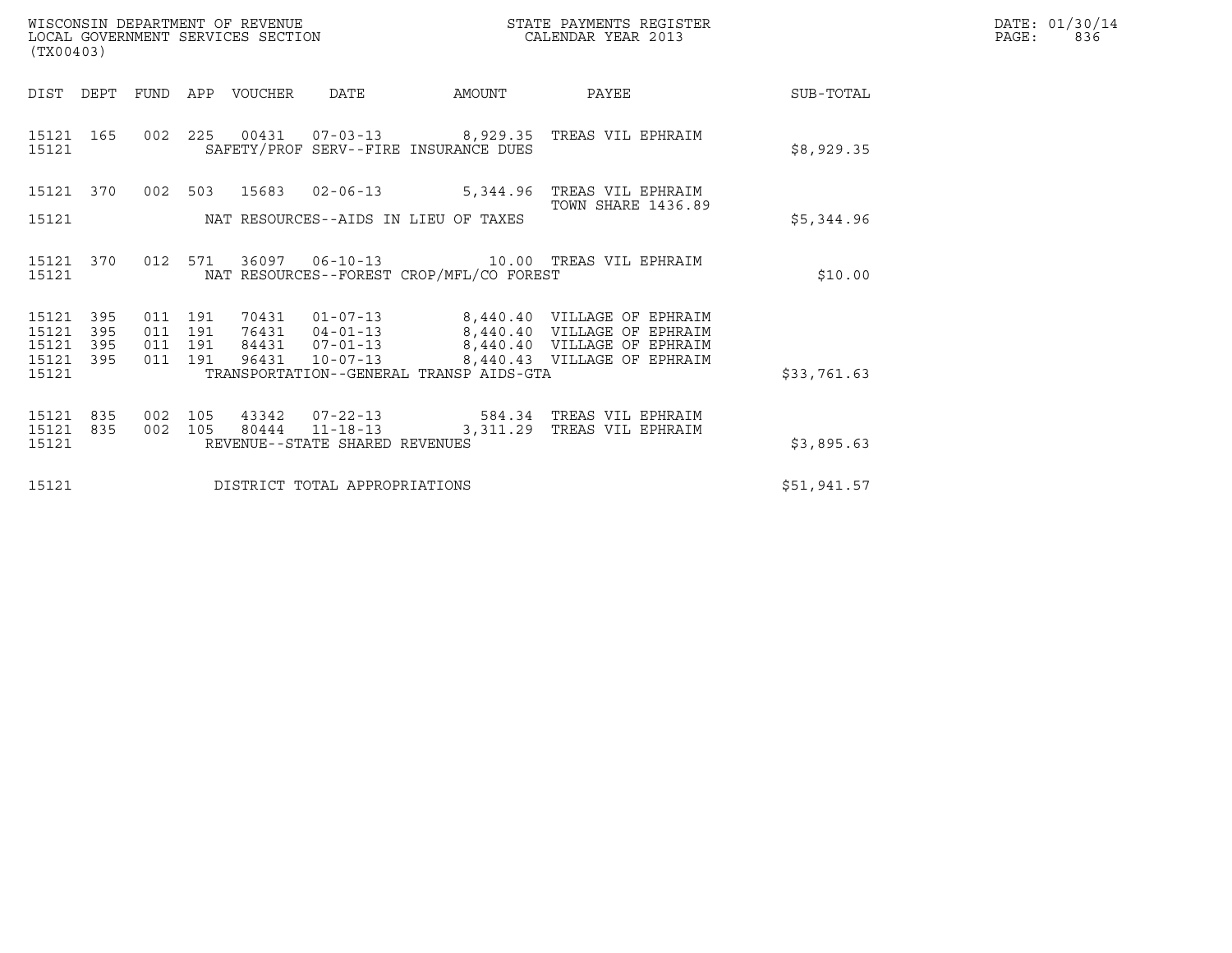| WISCONSIN DEPARTMENT OF REVENUE<br>LOCAL GOVERNMENT SERVICES SECTION<br>$\sqrt{2}$ | STATE PAYMENTS REGISTER<br>CALENDAR YEAR 2013 | DATE: 01/30/14<br>837<br>PAGE: |
|------------------------------------------------------------------------------------|-----------------------------------------------|--------------------------------|

| (TX00403)                                         |            |  |                                                                                                                                                                                                                                                                                 |  |                                                                                                         |  |                                                                                                                 |             | DATE: 01/30/14<br>PAGE:<br>837 |
|---------------------------------------------------|------------|--|---------------------------------------------------------------------------------------------------------------------------------------------------------------------------------------------------------------------------------------------------------------------------------|--|---------------------------------------------------------------------------------------------------------|--|-----------------------------------------------------------------------------------------------------------------|-------------|--------------------------------|
|                                                   |            |  |                                                                                                                                                                                                                                                                                 |  |                                                                                                         |  | DIST DEPT FUND APP VOUCHER DATE AMOUNT PAYEE                                                                    | SUB-TOTAL   |                                |
| 15127                                             |            |  |                                                                                                                                                                                                                                                                                 |  | SAFETY/PROF SERV--FIRE INSURANCE DUES                                                                   |  | 15127 165 002 225 00432 07-03-13 798.06 TREAS VIL FORESTVILLE                                                   | \$798.06    |                                |
| 15127                                             |            |  |                                                                                                                                                                                                                                                                                 |  | 15127 370 012 571 36098 06-10-13 3.60 TREAS VIL FORESTVILLE<br>NAT RESOURCES--FOREST CROP/MFL/CO FOREST |  | \$3.60                                                                                                          |             |                                |
| 15127 395<br>15127<br>15127<br>15127 395<br>15127 | 395<br>395 |  | 011 191 70432 01-07-13 1,672.43 VILLAGE OF FORESTVILLE<br>011 191 76432 04-01-13 1,672.43 VILLAGE OF FORESTVILLE<br>011 191 84432 07-01-13 1,672.43 VILLAGE OF FORESTVILLE<br>011 191 96432 10-07-13 1,672.43 VILLAGE OF FORESTVILLE<br>TRANSPORTATION--GENERAL TRANSP AIDS-GTA |  |                                                                                                         |  |                                                                                                                 | \$6,689.72  |                                |
| 15127                                             |            |  |                                                                                                                                                                                                                                                                                 |  | TRANSPORTATION--LRIP/TRIP/MSIP GRANTS                                                                   |  | 15127 395 011 278 83260 08-02-13 10,000.00 TREAS VIL FORESTVILLE                                                | \$10,000.00 |                                |
| 15127 835<br>15127 835<br>15127                   |            |  |                                                                                                                                                                                                                                                                                 |  | REVENUE--STATE SHARED REVENUES                                                                          |  | 002 105 43343 07-22-13 9,212.70 TREAS VIL FORESTVILLE<br>002 105 80445 11-18-13 52,205.31 TREAS VIL FORESTVILLE | \$61,418.01 |                                |
| 15127                                             | 15127 835  |  |                                                                                                                                                                                                                                                                                 |  | REVENUE--EXEMPT COMPUTER AID                                                                            |  | 002 109 02398 07-22-13 26.00 TREAS VIL FORESTVILLE                                                              | \$26.00     |                                |
| 15127                                             |            |  |                                                                                                                                                                                                                                                                                 |  | DISTRICT TOTAL APPROPRIATIONS                                                                           |  | \$78,935.39                                                                                                     |             |                                |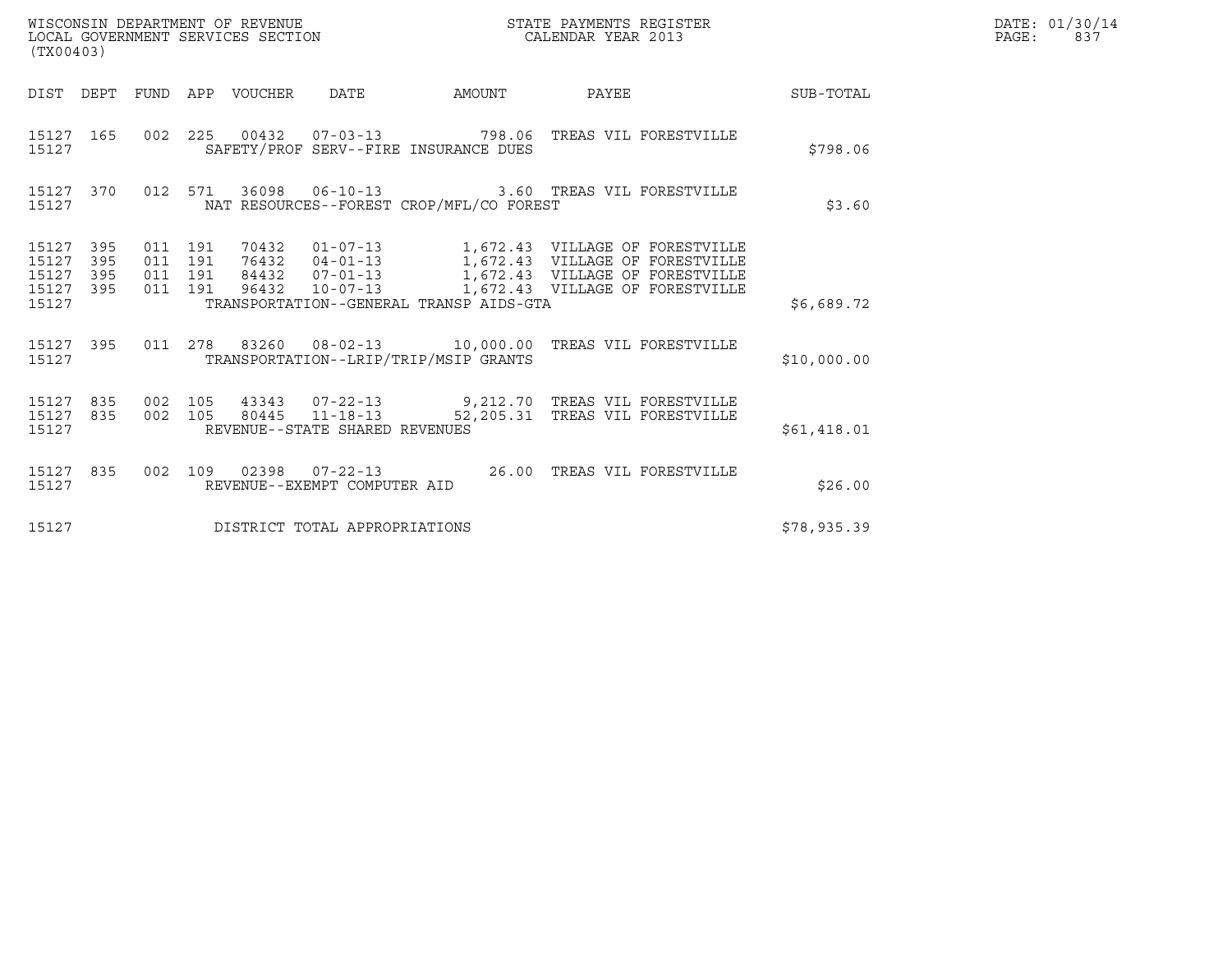| WISCONSIN DEPARTMENT OF REVENUE<br>LOCAL GOVERNMENT SERVICES SECTION<br>(TX00403) |                                                                                                       |  |                               |                                            | STATE PAYMENTS REGISTER<br>CALENDAR YEAR 2013 |                                                                                                                                                                              |             | DATE: 01/30/14<br>$\mathtt{PAGE}$ :<br>838 |
|-----------------------------------------------------------------------------------|-------------------------------------------------------------------------------------------------------|--|-------------------------------|--------------------------------------------|-----------------------------------------------|------------------------------------------------------------------------------------------------------------------------------------------------------------------------------|-------------|--------------------------------------------|
| DEPT FUND<br>DIST                                                                 |                                                                                                       |  | APP VOUCHER                   | DATE                                       | AMOUNT                                        | PAYEE                                                                                                                                                                        | SUB-TOTAL   |                                            |
| 15181 165<br>15181                                                                | 002 225                                                                                               |  |                               |                                            | SAFETY/PROF SERV--FIRE INSURANCE DUES         | 00433  07-03-13  13,193.51  TREAS VIL SISTER BAY                                                                                                                             | \$13,193.51 |                                            |
| 15181 370<br>15181                                                                | 012 571<br>36099   06-10-13   4.00   TREAS VIL SISTER BAY<br>NAT RESOURCES--FOREST CROP/MFL/CO FOREST |  |                               |                                            |                                               |                                                                                                                                                                              |             |                                            |
| 15181<br>395<br>15181<br>395<br>395<br>15181<br>15181<br>395                      | 011 191<br>011 191<br>011 191<br>011 191                                                              |  | 70433<br>96433                | 01-07-13<br>$10 - 07 - 13$                 |                                               | 14,565.81 VILLAGE OF SISTER BAY<br>76433  04-01-13  14,565.81  VILLAGE OF SISTER BAY<br>84433  07-01-13  14,565.81  VILLAGE OF SISTER BAY<br>14,565.82 VILLAGE OF SISTER BAY |             |                                            |
| 15181                                                                             |                                                                                                       |  |                               | TRANSPORTATION--GENERAL TRANSP AIDS-GTA    | \$58, 263.25                                  |                                                                                                                                                                              |             |                                            |
| 15181<br>835<br>15181<br>835<br>15181                                             | 002 105<br>002 105                                                                                    |  | 80446                         | 11-18-13<br>REVENUE--STATE SHARED REVENUES |                                               | 43344  07-22-13  1,355.46 TREAS VIL SISTER BAY<br>7,680.94 TREAS VIL SISTER BAY                                                                                              | \$9,036.40  |                                            |
| 15181                                                                             |                                                                                                       |  | DISTRICT TOTAL APPROPRIATIONS | \$80,497.16                                |                                               |                                                                                                                                                                              |             |                                            |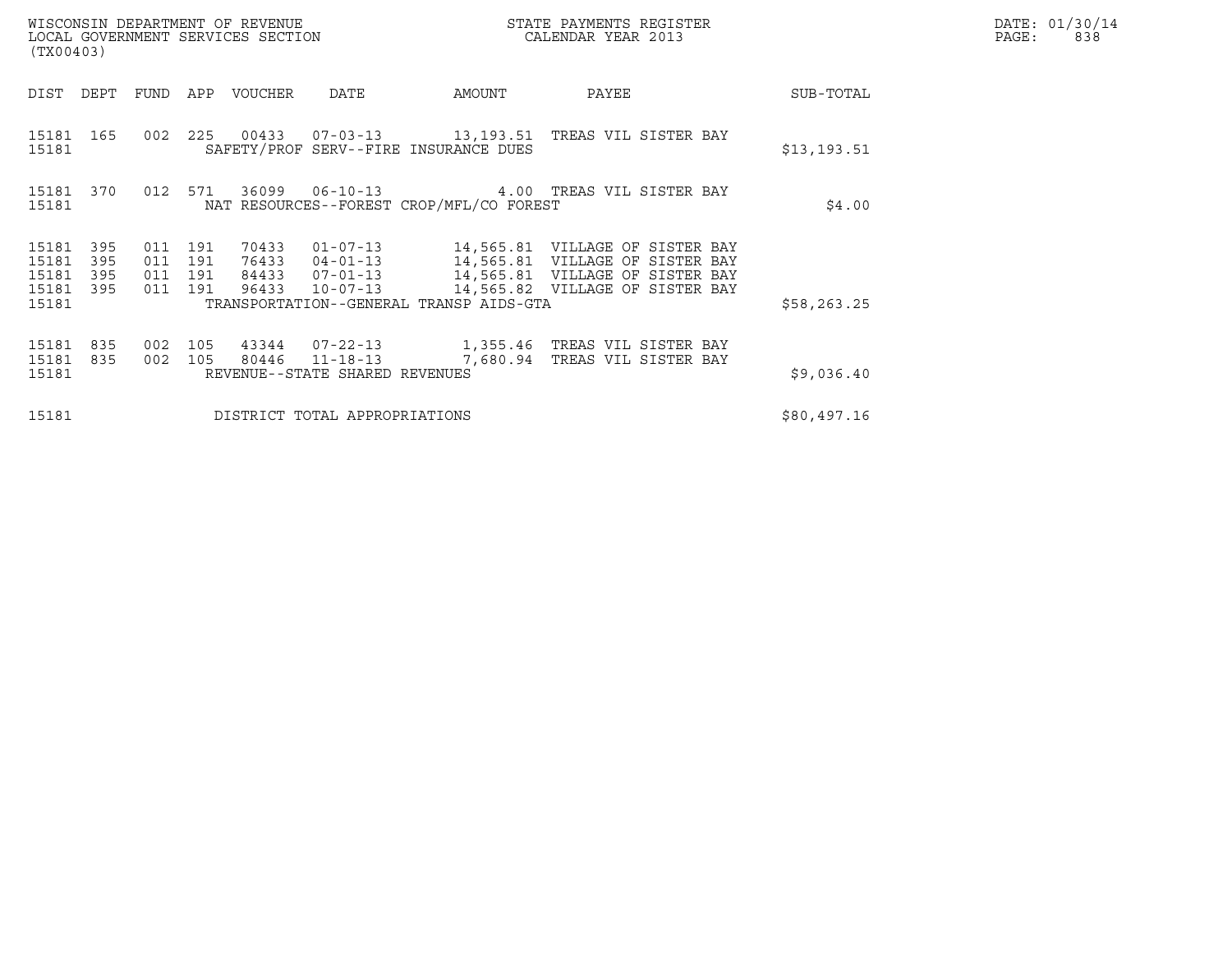| DATE: | 01/30/14 |
|-------|----------|
| PAGE: | 839      |

| (TX00403)                                                 |                                          |                                                                                                                                                                                                                                                                        | WISCONSIN DEPARTMENT OF REVENUE<br>LOCAL GOVERNMENT SERVICES SECTION<br>CALENDAR YEAR 2013 | DATE: 01/30/14<br>PAGE:<br>839 |
|-----------------------------------------------------------|------------------------------------------|------------------------------------------------------------------------------------------------------------------------------------------------------------------------------------------------------------------------------------------------------------------------|--------------------------------------------------------------------------------------------|--------------------------------|
|                                                           |                                          | DIST DEPT FUND APP VOUCHER DATE AMOUNT PAYEE SUB-TOTAL                                                                                                                                                                                                                 |                                                                                            |                                |
| 15281 165<br>15281                                        |                                          | 002 225 00434 07-03-13 29,062.79 TREAS CITY STURGEON BAY<br>SAFETY/PROF SERV--FIRE INSURANCE DUES                                                                                                                                                                      | \$29,062.79                                                                                |                                |
| 15281 370<br>15281 370                                    |                                          | 002 503 15684 02-06-13 2,520.50 TREAS CITY STURGEON BAY<br>002 503 15684 02-06-13 2,398.32 TREAS CITY STURGEON BAY                                                                                                                                                     | TOWN SHARE 1595.00                                                                         |                                |
|                                                           |                                          | 15281 NAT RESOURCES--AIDS IN LIEU OF TAXES                                                                                                                                                                                                                             | \$4,918.82                                                                                 |                                |
|                                                           |                                          | 15281 370 012 381 00006 07-26-13 1.09 TREAS CITY STURGEON BAY<br>15281 370 012 381 00529 03-26-13 2,134.10 TREAS CITY STURGEON BAY<br>15281 MAT RESOURCES--BOAT PATROL                                                                                                 | \$2,135.19                                                                                 |                                |
| 15281 370<br>15281 370<br>15281                           |                                          | 012 550 00006 07-26-13 3.81 TREAS CITY STURGEON BAY<br>012 550 00529 03-26-13 7,394.64 TREAS CITY STURGEON BAY<br>NAT RESOURCES--BOATING ENFORCEMENT AIDS                                                                                                              | \$7,398.45                                                                                 |                                |
| 15281                                                     |                                          | 15281 370 012 571 36100 06-10-13 10.60 TREAS CITY STURGEON BAY<br>NAT RESOURCES--FOREST CROP/MFL/CO FOREST                                                                                                                                                             | \$10.60                                                                                    |                                |
|                                                           |                                          | $\begin{array}{cccccccc} 15281 & 370 & 012 & 579 & 18350 & 04-15-13 & & & 189.78 & \text{TREAS CITY STUREEON BAY} \\ 15281 & 370 & 012 & 579 & 18350 & 04-15-13 & & & 9.26 & \text{TREAS CITY STUREEON BAY} \end{array}$<br>15281 NAT RESOURCES--AIDS IN LIEU OF TAXES | \$199.04                                                                                   |                                |
| 15281 395<br>15281 395<br>15281 395<br>15281              | 011 185<br>011 185<br>011 185            | TRANSPORTATION--HIGHWAY SAFETY-FEDERAL                                                                                                                                                                                                                                 | \$7,739.92                                                                                 |                                |
| 15281 395<br>15281 395<br>15281 395<br>15281 395<br>15281 | 011 191<br>011 191<br>011 191<br>011 191 | TRANSPORTATION--GENERAL TRANSP AIDS-GTA                                                                                                                                                                                                                                | \$483,614.29                                                                               |                                |
| 15281                                                     |                                          | 15281 455 002 231 00571 02-15-13 3,040.00 TREAS CITY STURGEON BAY<br>JUSTICE--LAW ENFORCEMENT TRAINING                                                                                                                                                                 | \$3,040.00                                                                                 |                                |
| 15281 505<br>15281                                        |                                          | 002 743 05631 01-02-13 14,992.18 TREAS CITY STURGEON BAY<br>DOA--HOUSING ASSISTANCE GRANTS                                                                                                                                                                             | \$14,992.18                                                                                |                                |
| 15281 835<br>15281 835<br>15281                           |                                          | 002 105 43345 07-22-13 283,666.22 TREAS CITY STURGEON BAY<br>002 105 80447 11-18-13 631,387.67 TREAS CITY STURGEON BAY<br>REVENUE--STATE SHARED REVENUES                                                                                                               | \$915,053.89                                                                               |                                |